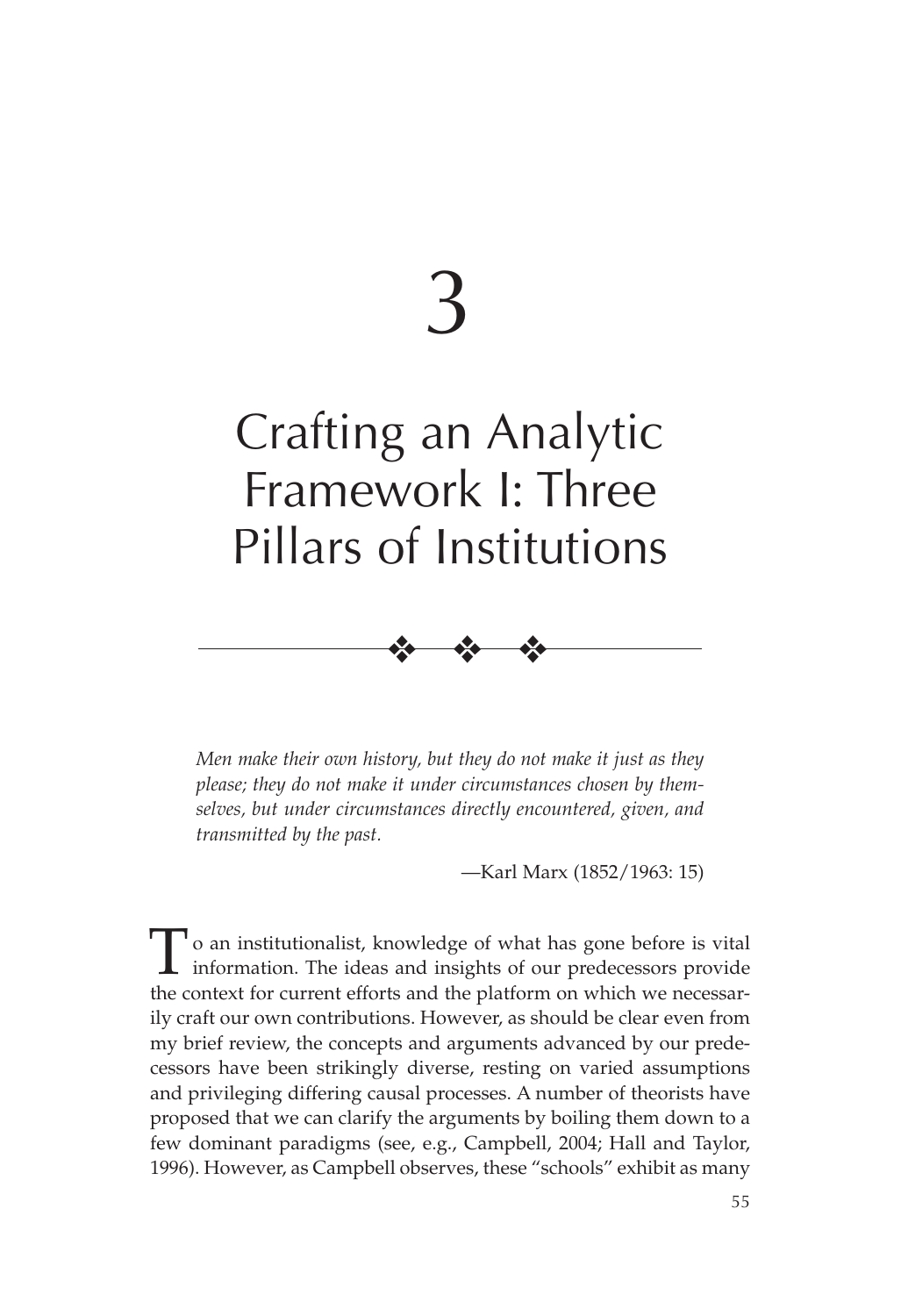similarities as differences. Hence, my own approach to bringing some order into the discussion is to propose a broad definition of institutions that can encompass a variety of arguments, and then attempt to identify the key analytic elements that give rise to the most important differences observed and debates encountered. This chapter and the next identify and elucidate the three analytical elements that comprise institutions. Each element is important, and sometimes one or another will dominate, but more often—particularly in robust institutional frameworks—they work in combination. But because each operates through distinctive mechanisms and sets in motion disparate processes, I emphasize their differences in my initial discussion.

After introducing the principal distinctions around which the analysis will be conducted, I bravely but briefly consider their philosophical underpinnings. Varying conceptions of institutions call up somewhat different views of the nature of social reality and social order. Similarly, the institutional elements relate to disparate constructs of how actors make choices, the extent to which actors are rational, and what is meant by rationality. These issues, while too complex to fully explore, are too important to ignore.

The companion chapter, Chapter 4, completes the presentation of the analytical framework and associated issues. It begins by examining what types of institutional beliefs support the development of organizations. I then describe the concept of *structuration,* which can assist us in the effort to reconcile institutional constraints with individual agency. Finally, I identify the multiple levels at which institutional analysis takes place. It is important to recognize that even if an investigation focuses on a particular level, institutional forces operating at other levels—both "above" and "beneath" the level selected—will be at work.

Chapters 3 and 4 should be taken as a prolegomenon to the more problem-focused, empirically based discussions in the chapters to follow. They introduce concepts and definitions that will be employed to examine particular topics as well as preview controversies and issues that will be encountered as we review, in Chapters 5 through 8, developments in institutional theory and research from the 1970s to the present.

# $\bullet$  DEFINING INSTITUTIONS

Let us begin with the following omnibus conception of institutions:

*Institutions comprise regulative, normative, and cultural-cognitive elements that, together with associated activities and resources, provide stability and meaning to social life.*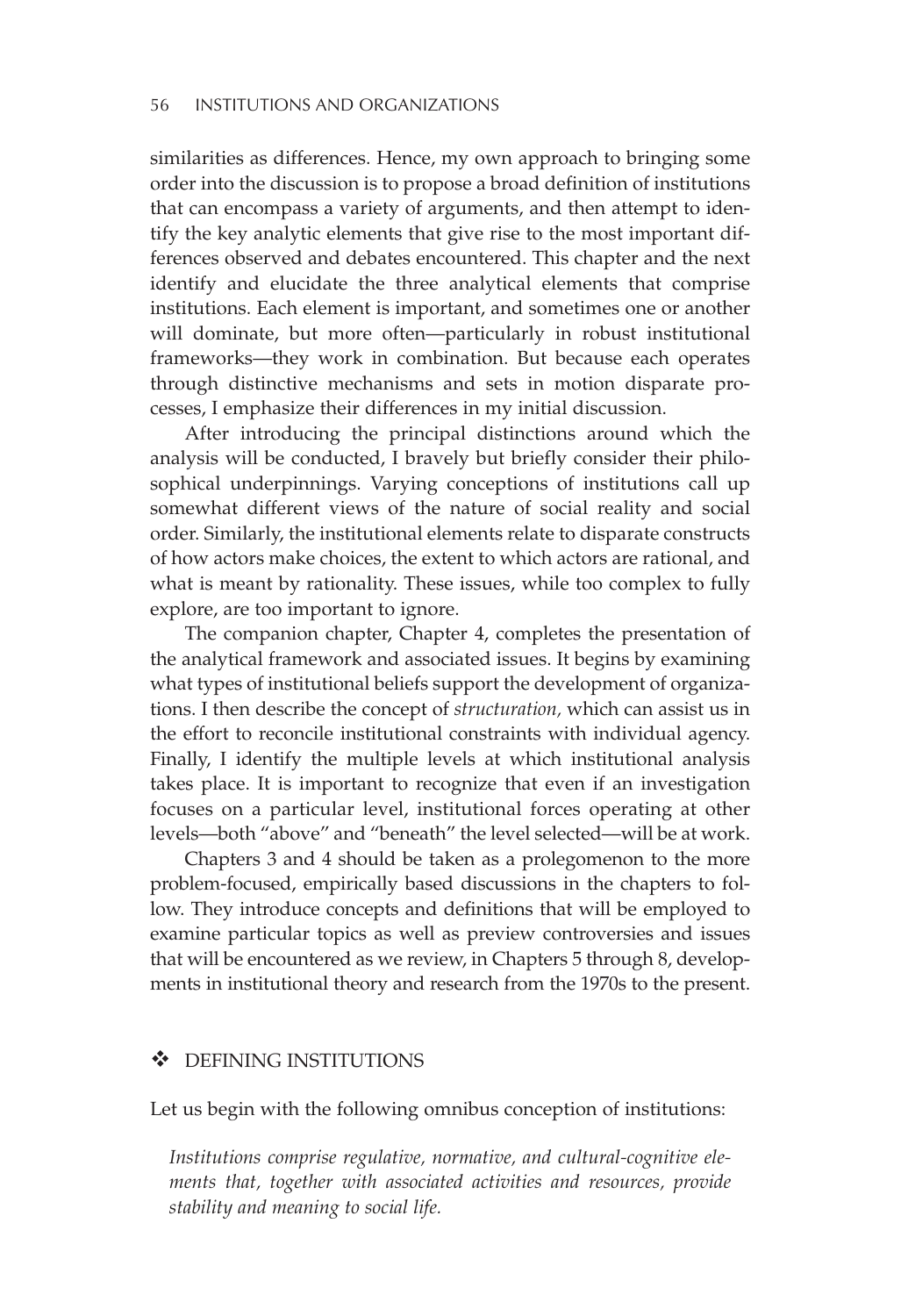This is a dense definition containing a number of ideas that we will unpack, describe, and elaborate in this chapter and the next. In this conception, institutions are multifaceted, durable social structures, made up of symbolic elements, social activities, and material resources. Institutions exhibit distinctive properties: They are relatively resistant to change (Jepperson 1991). As Giddens (1984: 24) states, "Institutions by definition are the more enduring features of social life . . . giving 'solidity' [to social systems] across time and space." They can be transmitted across generations, maintained and reproduced (Zucker 1977). Institutions also undergo change over time.

Institutions exhibit stabilizing and meaning-making properties because of the processes set in motion by regulative, normative, and cultural-cognitive elements. These elements are the central building blocks of institutional structures, providing the elastic fibers that guide behavior and resist change. We examine the distinctive nature and contribution of each element in a subsequent section of this chapter.

Although symbolic systems—rules, norms, and cultural-cognitive beliefs—are central ingredients of institutions, the concept must also encompass associated behaviors and material resources. Although an institutional perspective gives heightened attention to the symbolic aspects of social life, we must also attend to the activities that produce, reproduce, and change them and to the resources that sustain them. Institutions are, in Hallett and Ventresca's (2006) useful metaphor, inhabited by people and their interactions. Rules, norms, and meanings arise in interaction, and they are preserved and modified by human behavior. To isolate meaning systems from their related behaviors is, as Geertz (1973) cautions, to commit the error of

locking cultural analysis away from its proper object, the informal logic of actual life. . . . Behavior must be attended to, and with some exactness, because it is through the flow of behavior or, more precisely, social action—that cultural forms find articulation. . . . Whatever, or wherever, symbol systems 'in their own terms' may be, we gain empirical access to them by inspecting events, not by arranging abstracted entities into unified patterns. (p. 17)

Similarly, for Berger and Luckmann (1967) institutions are "dead" if they are only represented in verbal designations and in physical objects. All such representations are bereft of subjective reality "unless they are ongoingly 'brought to life' in actual human conduct" (p. 75).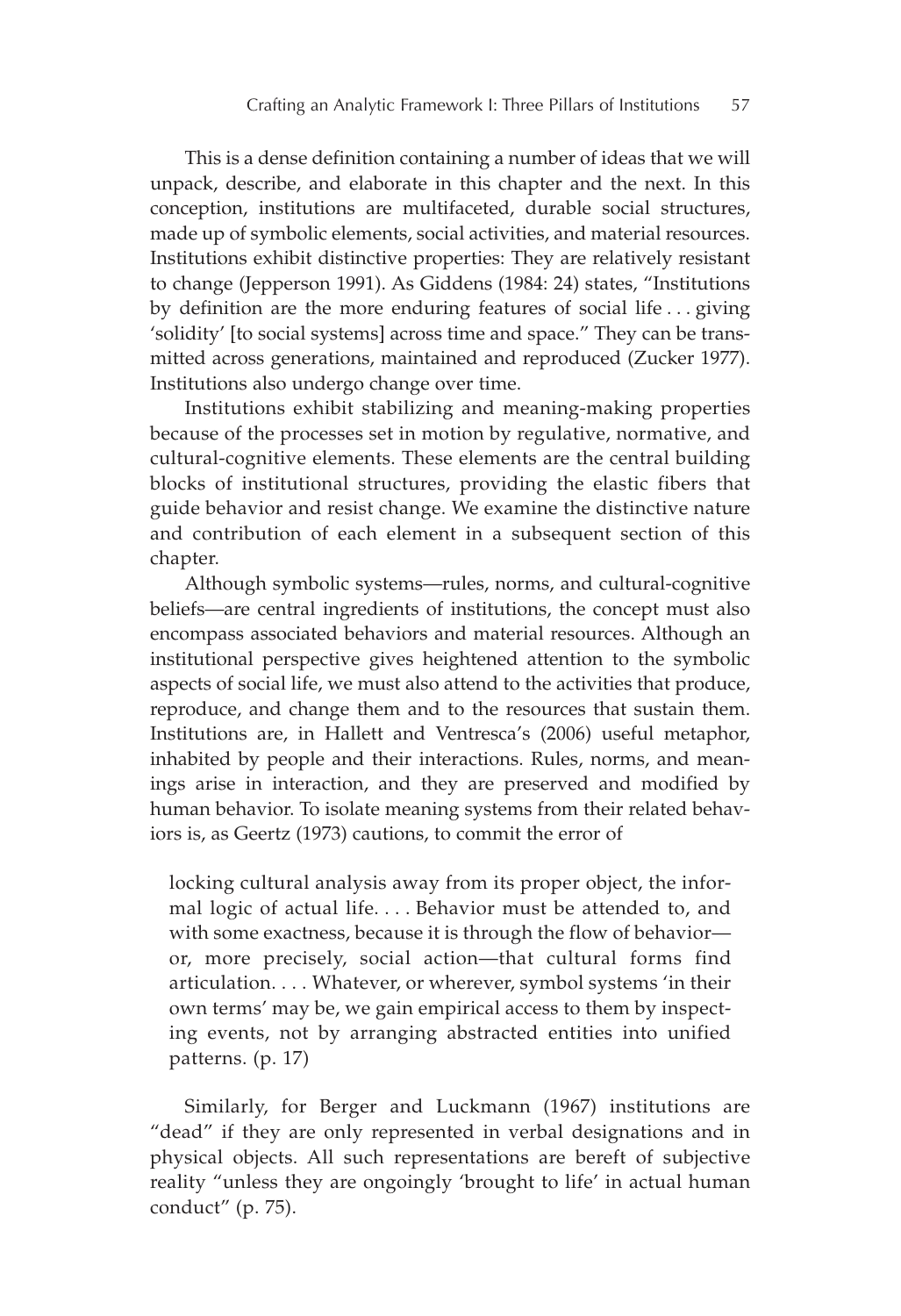### 58 INSTITUTIONS AND ORGANIZATIONS

Sociological theorists Giddens (1979; 1984) and Sewell (1992) underline the importance of including resources—both material and human—in any conception of social structure so as to take into account asymmetries of power. Rules and norms, if they are to be effective, must be backed with sanctioning power, and cultural beliefs, or *schemas* in Sewell's terminology, to be viable, must relate to and are often embodied in resources. Conversely, those possessing power in the form of excess resources seek authorization and legitimation for its use. As Sewell observes, "Schemas not empowered or regenerated by resources would eventually be abandoned and forgotten, just as resources without cultural schemas to direct their use would eventually dissipate and decay" (p. 13)

The Giddens/Sewell formulation usefully stresses the duality of social structure, encompassing both idealist and material features of social life and highlighting their interdependence, an argument I elaborate in Chapter 4.

Most treatments of institutions emphasize their capacity to control and constrain behavior. Institutions impose restrictions by defining legal, moral, and cultural boundaries, distinguishing between acceptable and unacceptable behavior. But it is equally important to recognize that institutions also support and empower activities and actors. Institutions provide stimulus, guidelines, and resources for acting as well as prohibitions and constraints on action.

Although institutions function to provide stability and order, they themselves undergo change, both incremental and revolutionary. Thus, our subject must include not only institutions as a property or state of an existing social order, but also institutions as process, including the processes of institutionalization and deinstitutionalization (see Tolbert and Zucker, 1996). Scholars increasingly attend not only to how institutions arise and are maintained, but to how they undergo change. As we will see, much of the impetus for change occurs through endogenous processes, involving conflicts and contradictions between institutional elements, but institutions can also be destabilized by exogenous shocks, such as wars and financial crises.

Institutions ride on various conveyances and are instantiated in multiple media. These institutional *carriers* vary in the processes employed to transmit their messages. In addition, institutions operate at multiple *levels*—from the world system to interpersonal interaction. We examine these diverse carriers and levels in Chapter 4.

Important differences exist among the various schools of institutional scholars, as is apparent from our review of previous work in Chapters 1 and 2. In my view, the most consequential dispute centers on which institutional elements are accorded primacy.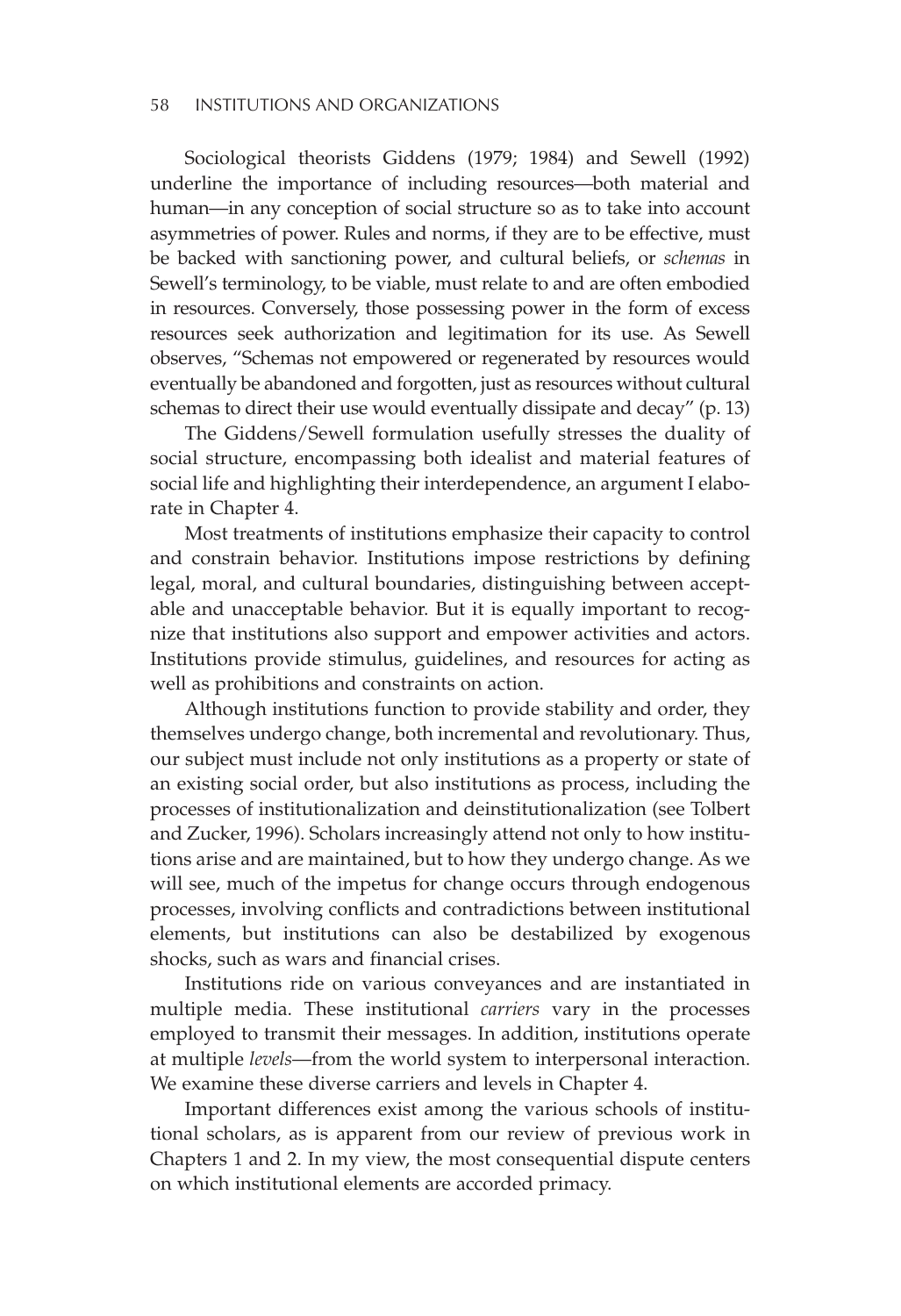# ❖ THE THREE PILLARS OF INSTITUTIONS

Regulative systems, normative systems, cultural-cognitive systems each of these elements has been identified by one or another social theorist as *the* vital ingredient of institutions. The three elements form a continuum moving "from the conscious to the unconscious, from the legally enforced to the taken for granted" (Hoffman 1997: 36). One possible approach would be to view all of these facets as contributing, in interdependent and mutually reinforcing ways, to a powerful social framework—one that encapsulates and exhibits the celebrated strength and resilience of these structures. In such an integrated conception, institutions appear, as D'Andrade (1984: 98) observes, to be overdetermined systems: "overdetermined in the sense that social sanctions plus pressure for conformity, plus intrinsic direct reward, plus values, are all likely to act together to give a particular meaning system its directive force."

While such an inclusive model has its strengths, it also masks important differences between the elements. The definition knits together three somewhat divergent conceptions that need to be differentiated. Rather than pursuing the development of a more integrated conception, $1$  I believe that more progress will be made at this juncture by distinguishing among the several component elements and identifying their different underlying assumptions, mechanisms and indicators.2 By employing a more analytical approach to these arguments, we can separate out the important foundational processes that transect the domain.

Consider Table 3.1. The columns contain the three elements—three pillars—identified as making up or supporting institutions. The rows define some of the principal dimensions along which assumptions vary and arguments arise among theorists emphasizing one or another element. This table will serve as a guide as we consider each element.

# **The Regulative Pillar**

In the broadest sense, all scholars underscore the regulative aspects of institutions: Institutions constrain and regularize behavior. Scholars more specifically associated with the regulatory pillar are distinguished by the prominence they give to explicit regulatory processes rule-setting, monitoring, and sanctioning activities. In this conception, regulatory processes involve the capacity to establish rules, inspect others' conformity to them, and, as necessary, manipulate sanctions rewards or punishments—in an attempt to influence future behavior.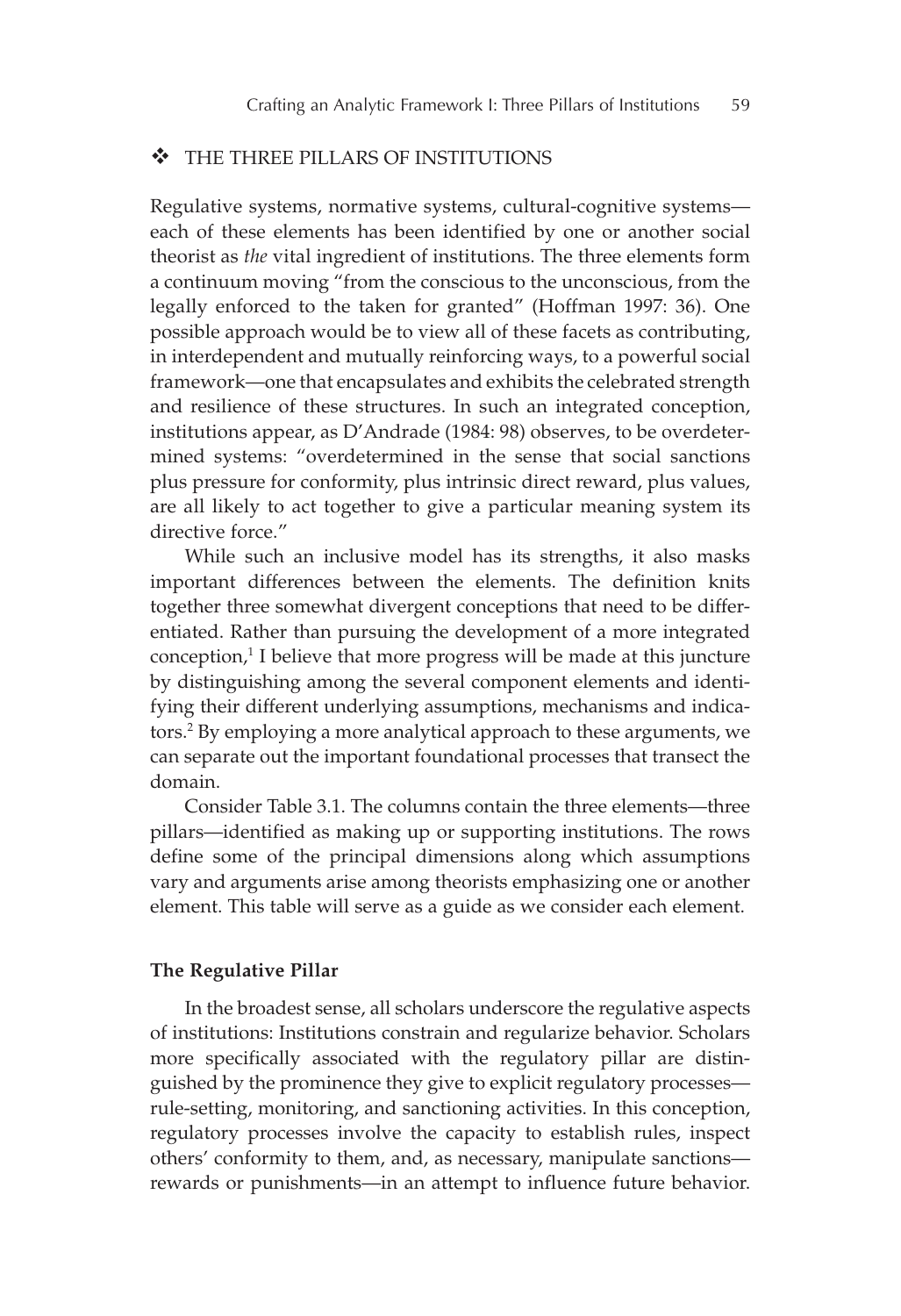|                        | Regulative                 | <i>Normative</i>               | Cultural-Cognitive                                          |
|------------------------|----------------------------|--------------------------------|-------------------------------------------------------------|
| Basis of<br>compliance | Expedience                 | Social obligation              | Taken-for-grantedness<br>Shared understanding               |
| Basis of order         | Regulative rules           | Binding<br>expectations        | Constitutive schema                                         |
| <i>Mechanisms</i>      | Coercive                   | Normative                      | Mimetic                                                     |
| Logic                  | Instrumentality            | Appropriateness                | Orthodoxy                                                   |
| Indicators             | Rules<br>Laws<br>Sanctions | Certification<br>Accreditation | Common beliefs<br>Shared logics of<br>action<br>Isomorphism |
| Affect                 | Fear Guilt/<br>Innocence   | Shame/Honor                    | Certainty/Confusion                                         |
| Basis of<br>legitimacy | Legally<br>sanctioned      | Morally<br>governed            | Comprehensible<br>Recognizable<br>Culturally supported      |

**Table 3.1** Three Pillars of Institutions

Sanctioning processes may operate through diffuse, informal mechanisms, involving folkways such as shaming or shunning activities, or they may be highly formalized and assigned to specialized actors such as the police and courts. Political scientists examining international institutions point out that legalization—the formalization of rule systems—is a continuum whose values vary along three dimensions:

- *obligation—*the extent to which actors are bound to obey because their behavior is subject to scrutiny by external parties
- *precision—*the extent to which the rules unambiguously specify the required conduct
- *delegation—*the extent to which third parties have been granted authority to apply the rules and resolve disputes (Abbott, Keohane, Moravcsik, Slaughter, and Snidal 2001)

I suggest that regulatory systems are those that exhibit high values on each of these dimensions while normative systems, considered below, exhibit lower values on them.

Economists, including institutional economists, are particularly likely to view institutions as resting primarily on the regulatory pillar. A prominent institutional economist, Douglass North (1990), for example, features rule systems and enforcement mechanisms in his conceptualization:3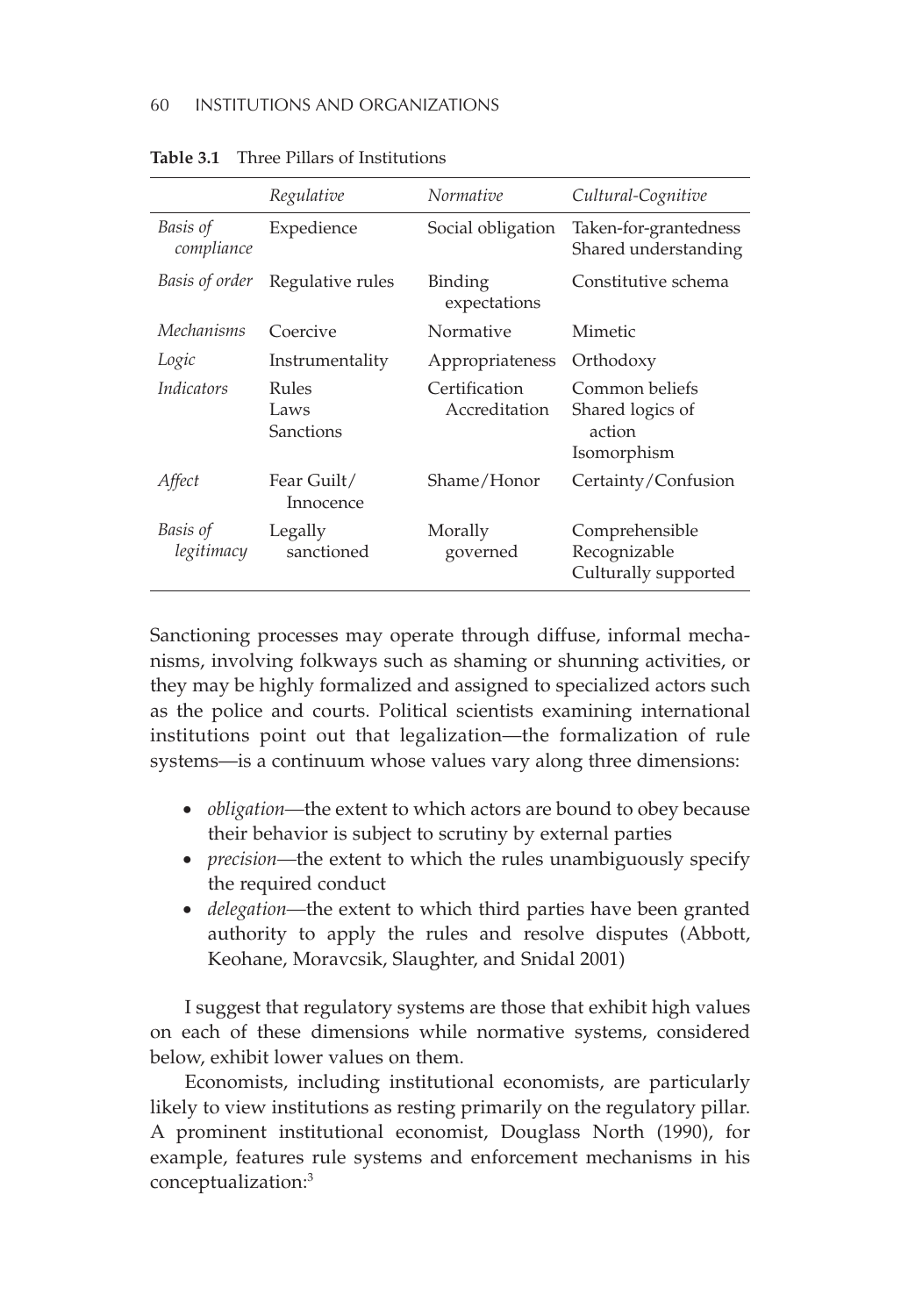[Institutions] are perfectly analogous to the rules of the game in a competitive team sport. That is, they consist of formal written rules as well as typically unwritten codes of conduct that underlie and supplement formal rules. . . . [T]he rules and informal codes are sometimes violated and punishment is enacted. Therefore, an essential part of the functioning of institutions is the costliness of ascertaining violations and the severity of punishment. (p. 4)

North's emphasis on the more formalized control systems may stem in part from the character of the customary objects studied by economists and rational choice political scientists. They are likely to focus attention on the behavior of individuals and firms in markets or on other competitive situations, such as politics, where contending interests are more common and, hence, explicit rules and referees more necessary to preserve order. These economists and political scientists view individuals and organizations that construct rule systems or conform to rules as pursuing their self-interests as behaving instrumentally and expediently. The primary mechanism of control involved, employing DiMaggio and Powell's (1983) typology, is that of *coercion.*

Although the concept of regulation conjures up visions of repression and constraint, many types of regulation enable and empower social actors and action, conferring licenses, special powers, and benefits to some types of actors. In general, regulatory processes within the private, market-based sector are more likely to rely on positive incentives (e.g., increased returns, profits); in their role vis-à-vis the private sector, public actors make greater use of negative sanctions (e.g., taxes, fines, incarceration). However, as we will see, public sector actors are capable of creating (constituting) social actors with broader, or more restricted, powers of acting.

Force, sanctions, and expedient responses are central ingredients of the regulatory pillar, but they are often tempered by the existence of rules that justify the use of force. When coercive power is both supported and constrained by rules, we move into the realm of *authority.*  Power is institutionalized (Dornbusch and Scott 1975: Ch. 2; Weber 1924/1968).

Much work in economics emphasizes the costs of overseeing systems of regulation. Agency theory stresses the expense and difficulty entailed in accurately monitoring performances relevant to contracts, whether implicit or explicit, and in designing appropriate incentives (see Milgrom and Roberts 1992; Pratt and Zeckhauser 1985). Although in some situations agreements can be monitored and mutually enforced by the parties involved, in many circumstances it is necessary to vest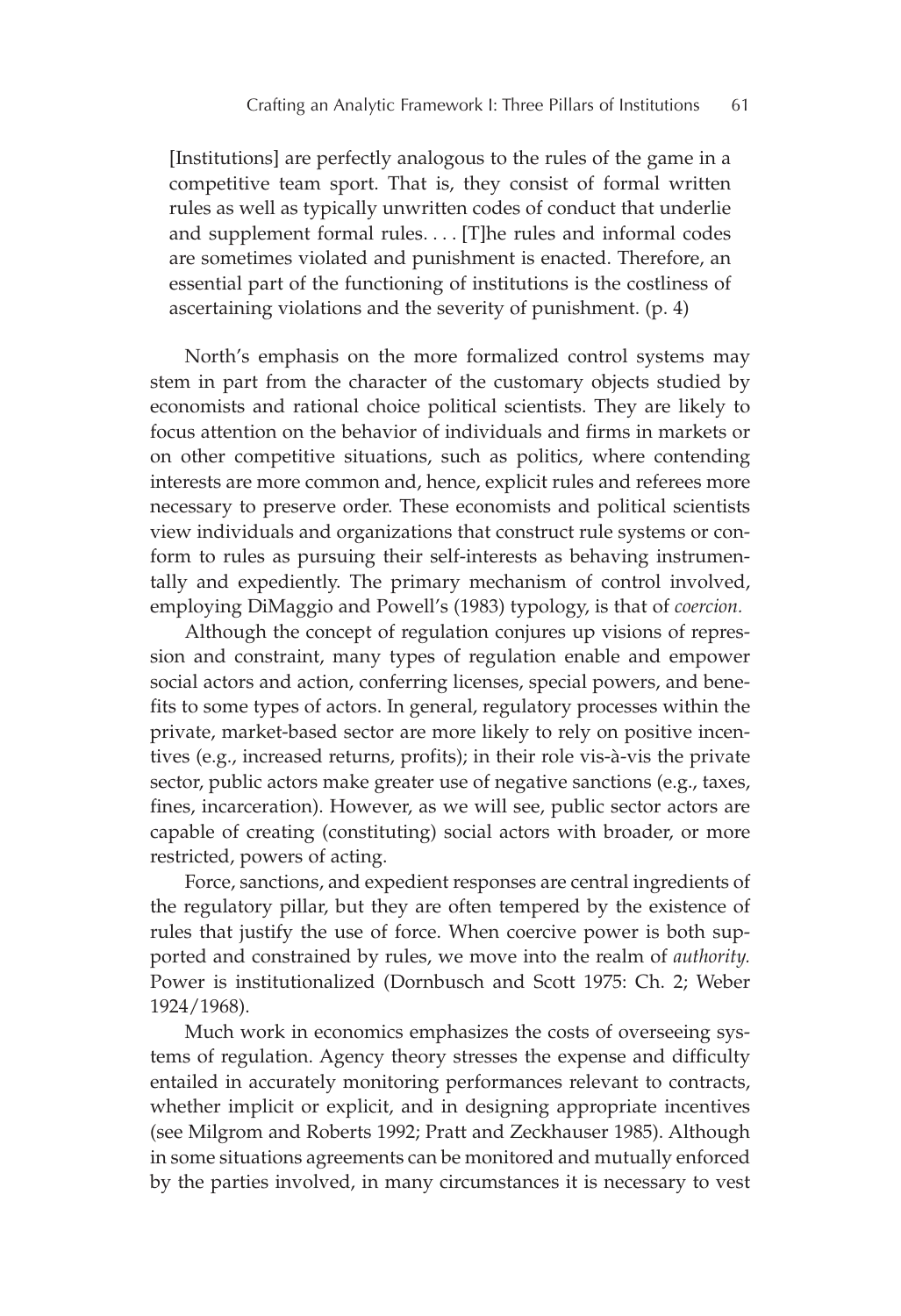the enforcement machinery in a third party expected to behave in a neutral fashion. Economic historians view this as an important function of the state. Thus, North (1990) argues:

Because ultimately a third party must always involve the state as a source of coercion, a theory of institutions also inevitably involves an analysis of the political structure of a society and the degree to which that political structure provides a framework of effective enforcement. (p. 64)

However, North (1990: 54) also calls attention to problems that can arise because "enforcement is undertaken by agents whose own utility functions influence outcomes"—that is, third parties who are not neutral. This possibility is stressed by many historical institutionalists, such as Skocpol (1985), who argue that the state develops its own interests and operates somewhat autonomously from other societal actors. In this and other ways, attention to the regulative aspects of institutions creates renewed interest in the role of the state: as rule maker, referee, and enforcer.

In an attempt to broaden the conception of law as a regulatory mechanism, law and society theorists insist that analysts should not conflate the coercive functions of law with its normative and cognitive dimensions. Rather than operating in an authoritative and exogenous manner, many laws are sufficiently controversial or ambiguous that they do not provide clear prescriptions for conduct. In such cases, law is better conceived as an occasion for sense-making and collective interpretation (Weick 1995), relying more on cognitive and normative than coercive elements for its effects (see Suchman and Edelman 1997; see also Chapter 6). In short, institutions supported by one pillar may, as time passes and circumstances change, be sustained by different pillars.

The institutional logic underlying the regulative pillar is an instrumental one: Individuals craft laws and rules that they believe will advance their interests, and individuals conform to laws and rules because they seek the attendant rewards or wish to avoid sanctions. Because of this logic, the regulative pillar is one around which rational choice scholars gather.

Empirical indicators of the development, extent, and province of regulatory institutions are to be found in evidence of the expansion of constitutions, laws, codes, rules, directives, regulations, and formal structures of control. For example, Tolbert and Zucker (1983) determine whether municipalities are mandated by state law to adopt civil service reforms, and Singh, Tucker, and House (1986) and Baum and Oliver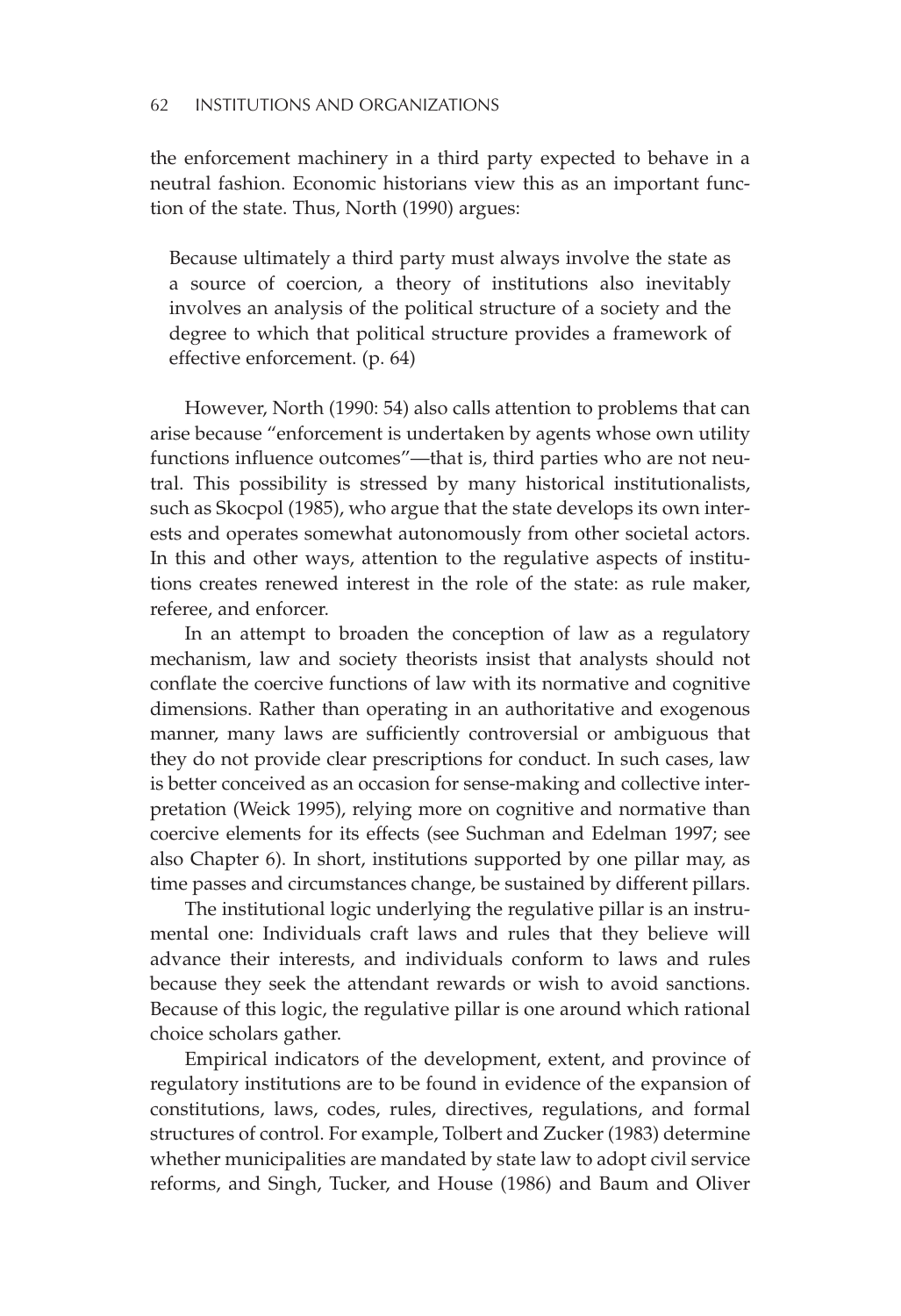(1992) ascertain whether voluntary service organizations are registered by oversight agencies. Dobbin and Sutton (1998) examine financial allocations to enforcement agencies as an indicator of regulatory enforcement.

As noted in Chapter 2, symbolic systems relate not only to substance but also to affect; they stimulate not only interpretive but emotional reactions. D'Andrade (1984) has pointed out that meaning systems work in representational, constructive, and directive ways providing cognitive guidance and direction—but also in evocative ways, creating feeling and emotions. Emotions are among the most important motivational elements in social life. Much recent research on brain activity and cognitive behavior stresses the interdependence of cognition and emotion. Long regarded as separate spheres related to distinctive parts of the brain, this dichotomization now appears grossly oversimplified and misleading (Dolan 2003; LeDoux 1996). Attention to emotion in social life by social scientists has largely been associated with ongoing work on identity (see Chapter 2) and on "institutional work" (Lawrence, Suddaby, and Leca 2009)—emphasizing the importance of agency in maintaining and changing institutions (see Chapter 4). Contradictions between institutional demands at the macro level are experienced as conflicting role demands at the individual level—identity conflicts that need to be resolved (Creed, Dejordy, and Lok, 2010; Seo and Creed 2002). Emotions operate to motivate actors to change institutions in which they have become disinvested or to defend institutions to which they are attached (Voronov and Vince 2012). Note that attention to the emotional dimensions of institutions privileges work at the micro (individual and interpersonal) levels of analysis.

Are their distinctive types of emotions engendered by encounters with the regulative organs of society? I think so and believe that the feelings induced may constitute an important component of the power of this element. To confront a system of rules backed by the machinery of enforcement is to experience, at one extreme, fear, dread, and guilt, or, at the other, relief, innocence and vindication. Powerful emotions indeed!

In sum, there is much to examine in understanding how regulative institutions function and how they interact with other institutional elements. Through the work of agency and game theorists at one end of the spectrum and law and society theorists at the other, we are reminded that laws do not spring from the head of Zeus nor norms from the collective soul of a people; rules must be interpreted and disputes resolved; incentives and sanctions must be designed and will have unintended effects; surveillance mechanisms are required but are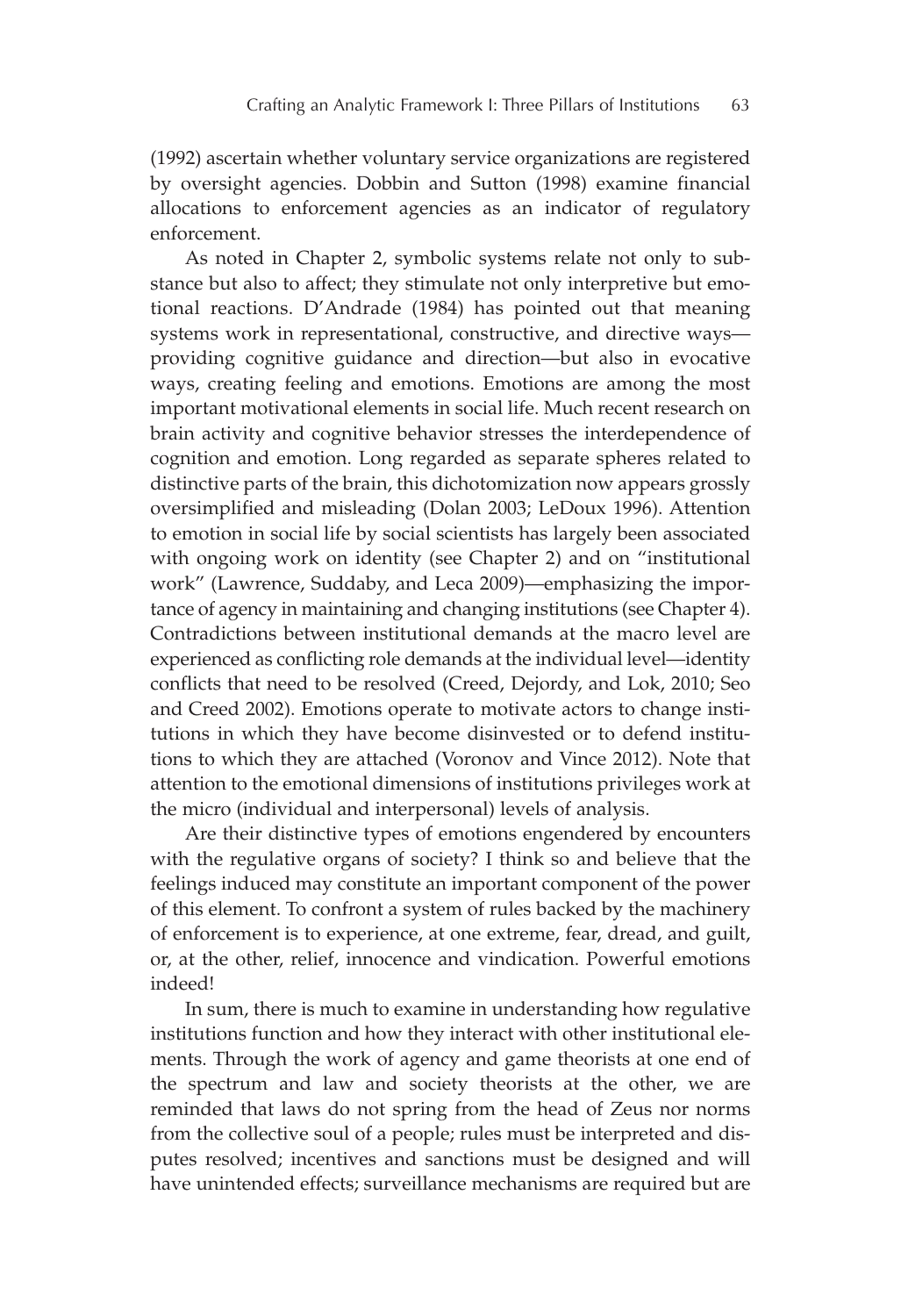expensive and will prove to be fallible; and conformity is only one of many possible responses by those subject to regulative institutions.

A stable system of rules, whether formal or informal, backed by surveillance and sanctioning power affecting actors' interests that is accompanied by feelings of guilt or innocence constitutes one prevailing view of institutions.

# **The Normative Pillar**

A second group of theorists views institutions as resting primarily on a normative pillar (again, see Table 3.1). Emphasis here is placed on normative rules that introduce a prescriptive, evaluative, and obligatory dimension into social life. Normative systems include both values and norms. *Values* are conceptions of the preferred or the desirable together with the construction of standards to which existing structures or behaviors can be compared and assessed. *Norms* specify how things should be done; they define legitimate means to pursue valued ends. Normative systems define goals or objectives (e.g., winning the game, making a profit) but also designate appropriate ways to pursue them (e.g., rules specifying how the game is to be played, conceptions of fair business practices) (Blake and Davis 1964).

Some values and norms are applicable to all members of the collectivity; others apply only to selected types of actors or positions. The latter give rise to *roles:* conceptions of appropriate goals and activities for particular individuals or specified social positions. These beliefs are not simply anticipations or predictions, but prescriptions normative expectations—regarding how specified actors are supposed to behave. The expectations are held by other salient actors in the situation, and so are experienced by the focal actor as external pressures. Also, and to varying degrees, they become internalized by the actor. Roles can be formally constructed. For example, in an organizational context particular positions are defined to carry specified rights and responsibilities and to have varying access to material resources. Roles can also emerge informally as, over time through interaction, differentiated expectations develop to guide behavior (Blau and Scott 1962/2003: Chs. 1, 4). Normative systems are typically viewed as imposing constraints on social behavior, and so they do. But at the same time, they empower and enable social action. They confer rights as well as responsibilities, privileges as well as duties, licenses as well as mandates. In his essays on the professions, Hughes (1958) reminds us how much of the power and mystique associated with these types of roles comes from the license they are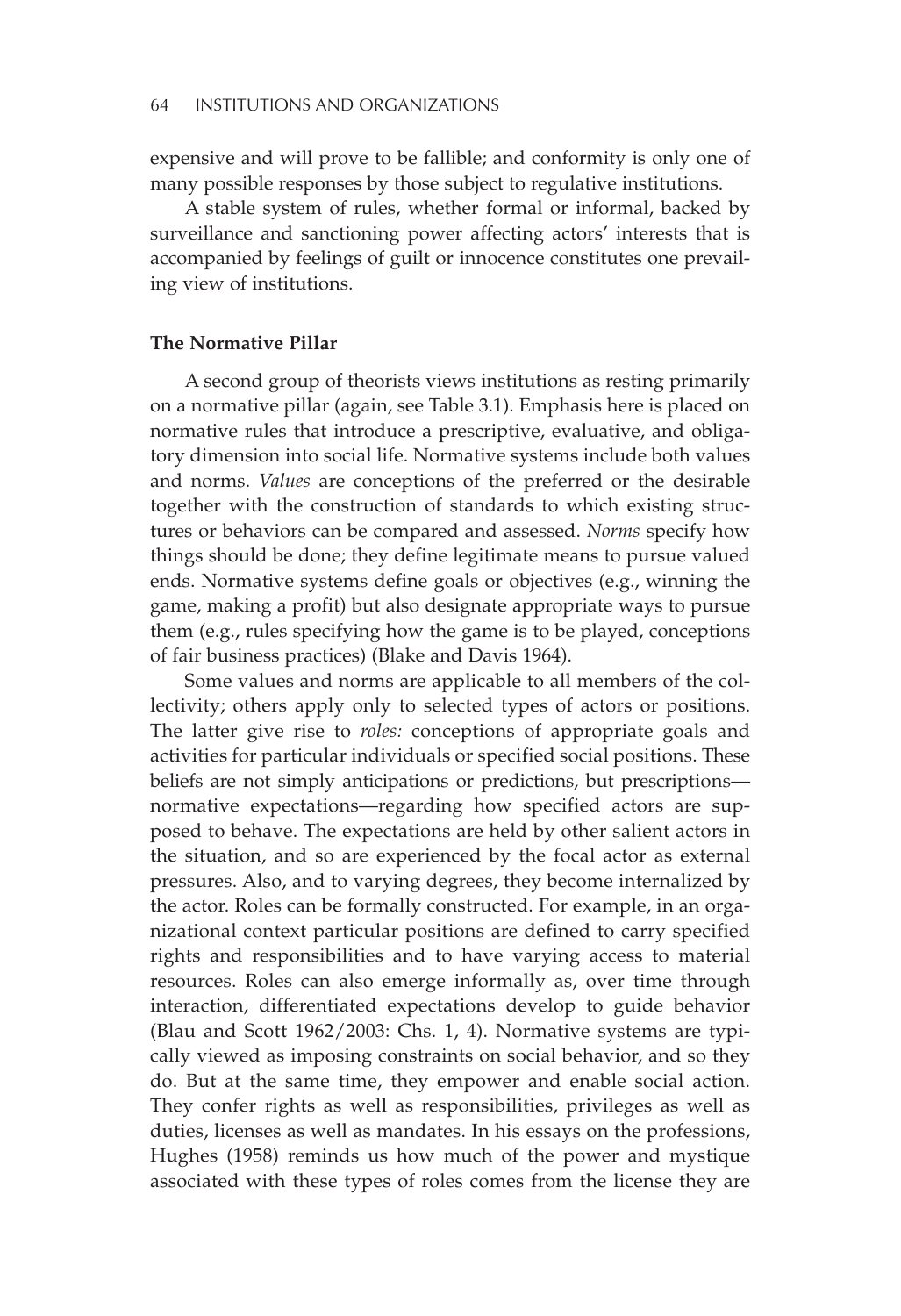given to engage in forbidden or fateful activities—conducting intimate physical examinations or sentencing individuals to prison or to death.

The normative conception of institutions was embraced by most early sociologists—from Durkheim and Cooley through Parsons and Selznick—perhaps because sociologists are more likely to examine those types of institutions, such as kinship groups, social classes, religious systems, communities, and voluntary associations, where common beliefs and values are more likely to exist. Moreover, it continues to guide and inform much contemporary work by sociologists and political scientists on organizations. For example, March and Olsen (1989) embrace a primarily normative conception of institutions:

The proposition that organizations follow rules, that much of the behavior in an organization is specified by standard operating procedures, is a common one in the bureaucratic and organizational literature. . . . It can be extended to the institutions of politics. Much of the behavior we observe in political institutions reflects the routine way in which people do what they are supposed to do. (p. 21)

Although March and Olsen's (1989) conception of rules is quite broad, including cultural-cognitive as well as normative elements—"routines, procedures, conventions, roles, strategies, organizational forms, and technologies . . . beliefs, paradigms, codes, cultures, and knowledge" (p. 22) their focus stresses the centrality of social obligations:

To describe behavior as driven by rules is to see action as a matching of a situation to the demands of a position. Rules define relationships among roles in terms of what an incumbent of one role owes to incumbents of other roles. (p. 23)

In short, scholars associated with the normative pillar stress the importance of a logic of "appropriateness" vs. a logic of "instrumentality." The central imperative confronting actors is not "What choice is in my own best interests?" but rather, "Given this situation, and my role within it, what is the appropriate behavior for me to carry out?"

Empirical indicators of the existence and pervasiveness of normative institutions include accreditations and certifications by standard setting bodies such as professional associations (Casile and Davis-Blake, 2002; Ruef and Scott 1998).

As with regulative systems, confronting normative systems can also evoke strong feelings, but these are somewhat different from those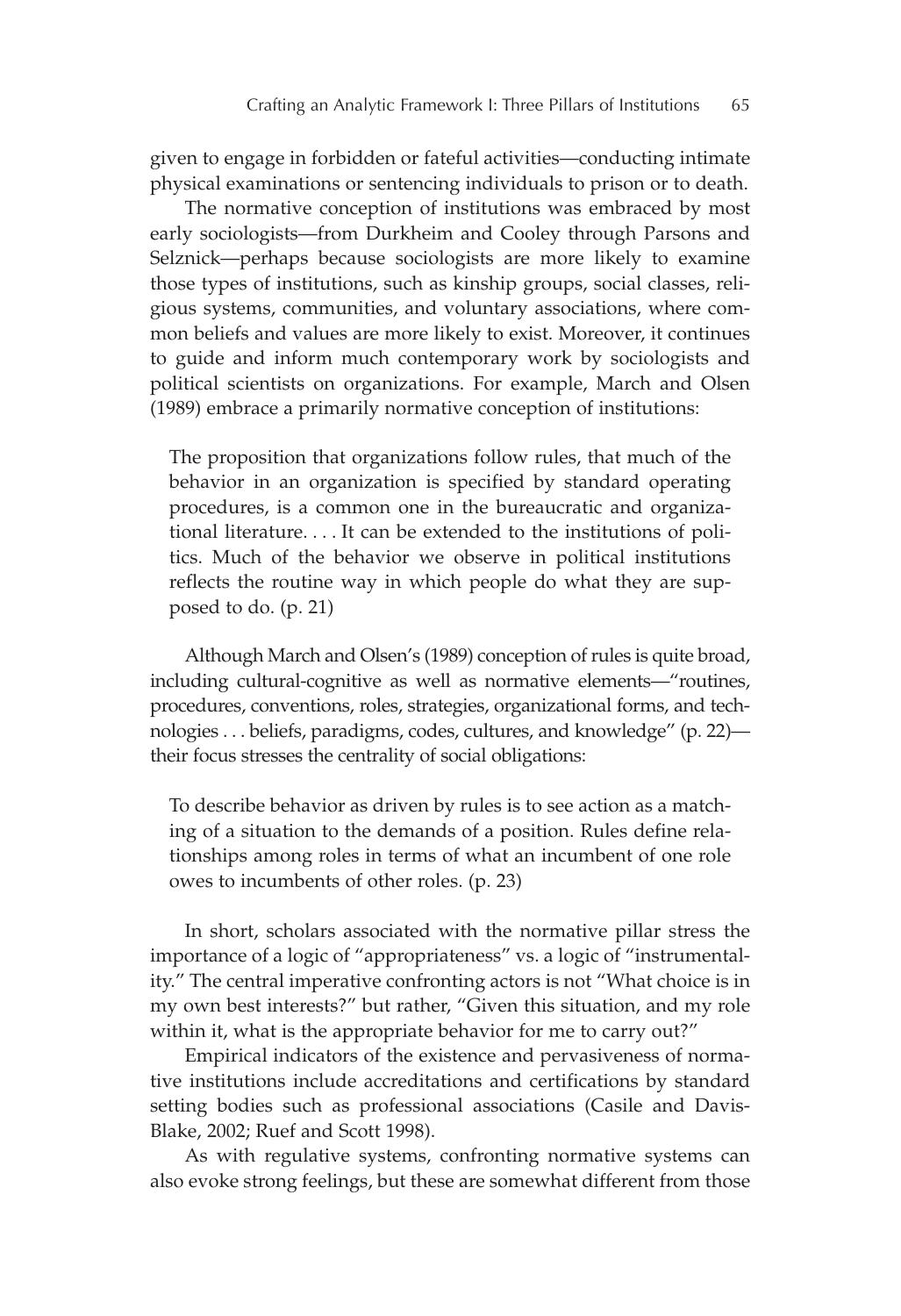that accompany the violation of rules and laws. Feelings associated with the trespassing of norms include principally a sense of shame or disgrace, or for those who exhibit exemplary behavior, feelings of respect and honor. The conformity to or violation of norms typically involves a large measure of self-evaluation: heightened remorse or effects on self-respect. Such emotions provide powerful inducements to comply with prevailing norms.

Theorists embracing a normative conception of institutions emphasize the stabilizing influence of social beliefs and norms that are both internalized and imposed by others. For early normative theorists such as Parsons, shared norms and values were regarded as *the* basis of a stable social order. And as Stinchcombe (1997) has eloquently reaffirmed, institutions are widely viewed as having moral roots:

The guts of institutions is that somebody somewhere really cares to hold an organization to the standards and is often paid to do that. Sometimes that somebody is inside the organization, maintaining its competence. Sometimes it is an accrediting body, sending out volunteers to see if there is really any algebra in the algebra course. And sometimes that somebody, or his or her commitment is lacking, in which case the center cannot hold, and mere anarchy is loosed upon the world. (p. 18)

Heclo (2008) also embraces a similar stance. Assuming what he terms an "inside-out" perspective on institutions—that is, viewing institutions from the standpoint of those participating in them—he affirms Selznick's (1957: 101) distinction "between strictly instrumental attachments needed to get a particular job done and the deeper commitments that express one's enduring loyalty to the purpose or purposes that lie behind doing the job in the first place." Heclo insists:

Deeper than the agent/principal issues is the agent/principle perspective. It presupposes that as beings (which by existing we surely are) we humans are moral agents. That is to say, by virtue of being human, we experience our existence as partaking in questions of right and wrong. To say human life is to say morallyimplicated life. (p. 79)

# **The Cultural-Cognitive Pillar**

A third set of institutionalists, principally anthropologists like Geertz and Douglas and sociologists like Berger, DiMaggio, Goffman,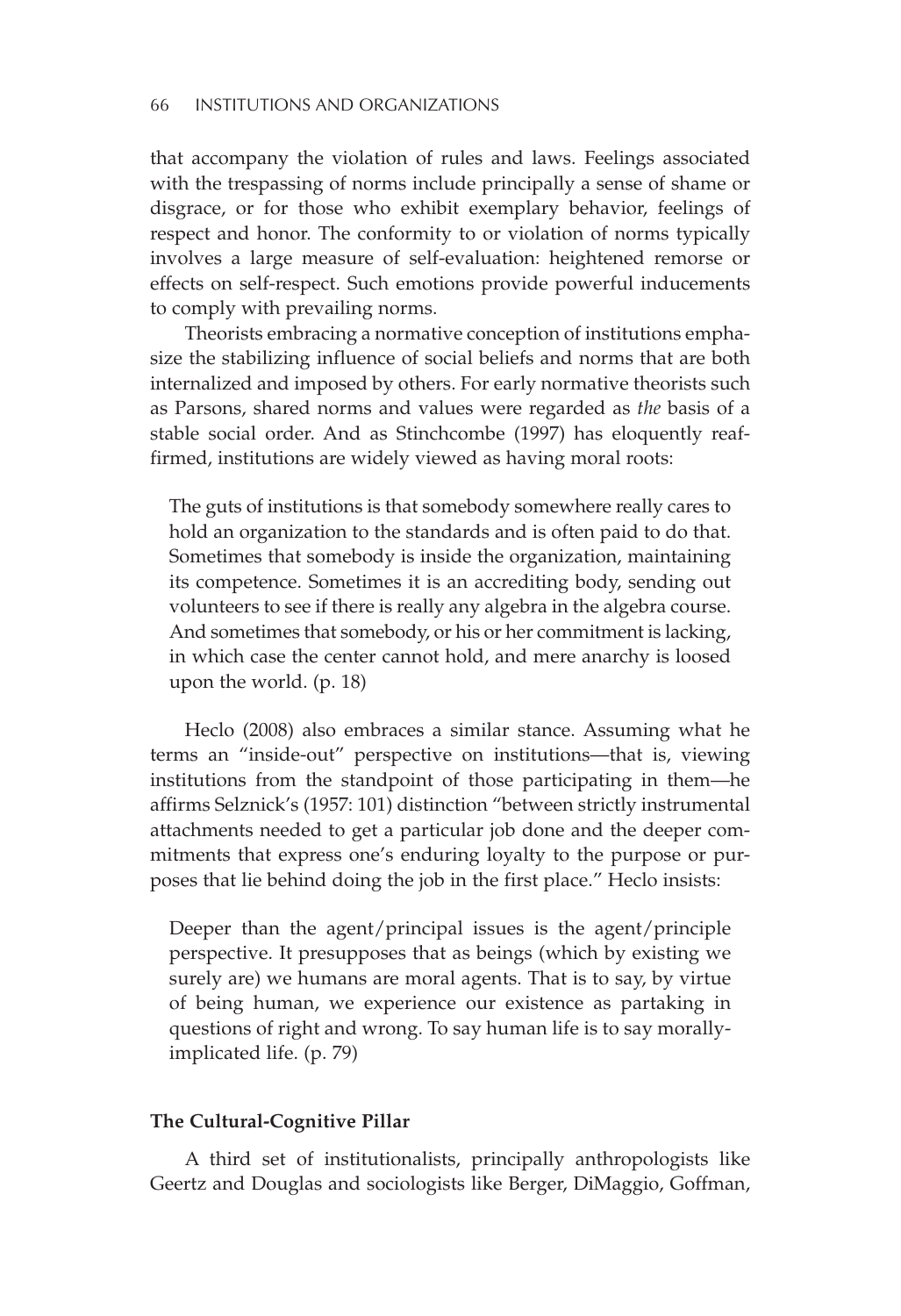Meyer, Powell, and Scott stress the centrality of cultural-cognitive elements of institutions: the shared conceptions that constitute the nature of social reality and create the frames through which meaning is made (again, see Table 3.1). Attention to the cultural-cognitive dimension of institutions is the major distinguishing feature of neoinstitutionalism within sociology and organizational studies.

These institutionalists take seriously the cognitive dimensions of human existence: Mediating between the external world of stimuli and the response of the individual organism is a collection of internalized symbolic representations of the world. "In the cognitive paradigm, what a creature does is, in large part, a function of the creature's internal representation of its environment" (D'Andrade 1984: 88). Symbols—words, signs, gestures—have their effect by shaping the meanings we attribute to objects and activities. Meanings arise in interaction and are maintained and transformed as they are employed to make sense of the ongoing stream of happenings. Emphasizing the importance of symbols and meanings returns us to Max Weber's central premise. As noted in Chapter 1, Weber regarded action as social to the extent that the actor attaches meaning to the behavior. To understand or explain any action, the analyst must take into account not only the objective conditions but the actor's subjective interpretation of them. Extensive research by psychologists over the past three decades has shown that cognitive frames enter into the full range of information-processing activities, from determining what information will receive attention, how it will be in encoded, how it will be retained, retrieved, and organized into memory, to how it will be interpreted, thus affecting evaluations, judgments, predictions, and inferences. (For reviews, see Fiol 2002; Markus and Zajonc 1985; Mindl, Stubbart, and Porac 1996.)

As discussed in Chapter 2, the new cultural perspective focuses on the semiotic facets of culture, treating them not simply as subjective beliefs but also as symbolic systems viewed as objective and external to individual actors. Berger and Kellner (1981: 31) summarize: "Every human institution is, as it were, a sedimentation of meanings or, to vary the image, a crystallization of meanings in objective form." Our use of the hyphenated label *cognitive-cultural* emphasizes that internal interpretive processes are shaped by external cultural frameworks. As Douglas (1982: 12) proposes, we should "treat cultural categories as the cognitive containers in which social interests are defined and classified, argued, negotiated, and fought out." Or in Hofstede's (1991: 4) graphic metaphor, culture provides patterns of thinking, feeling, and acting: mental programs, or the "software of the mind."4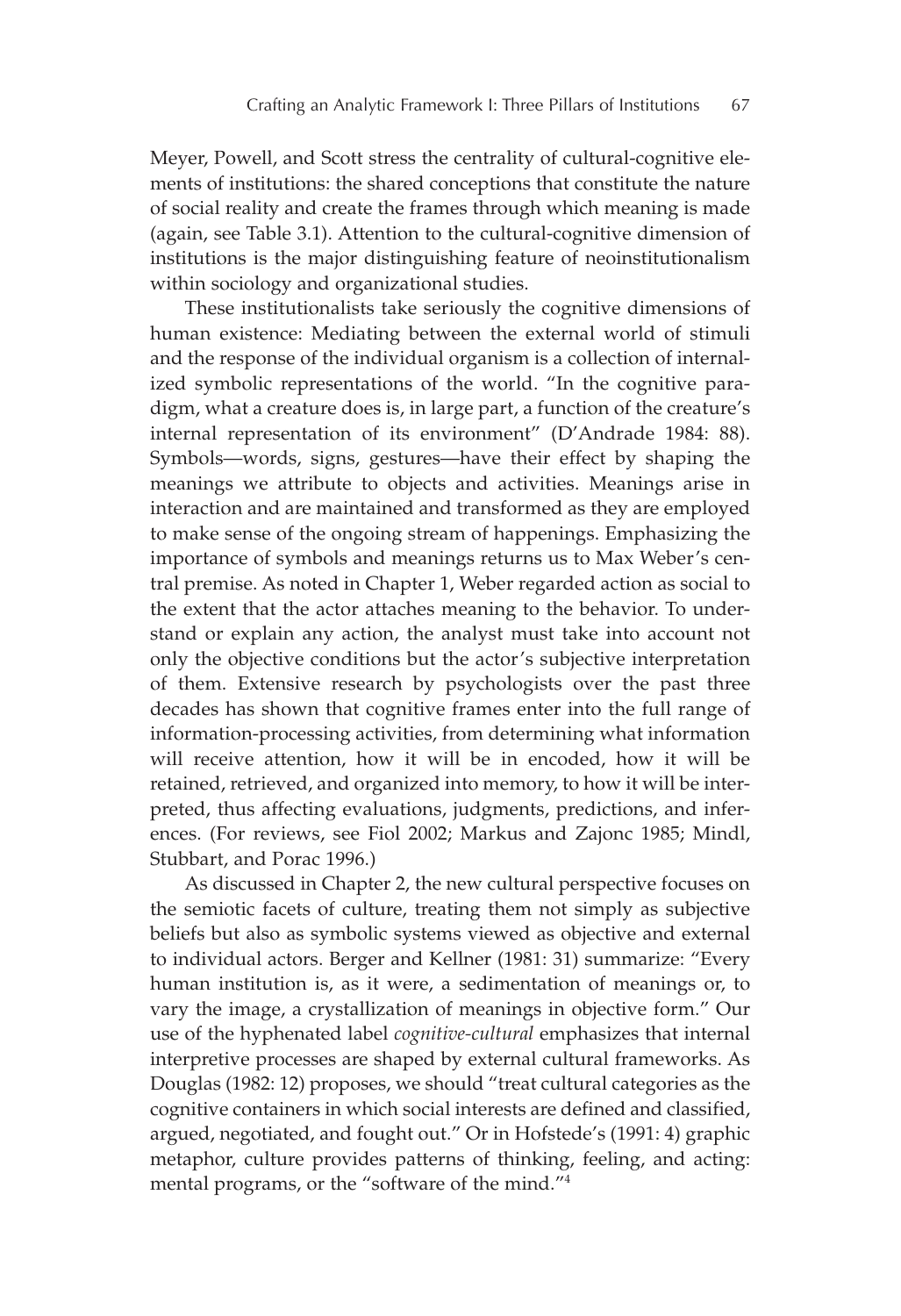The stress in much of this work on cognition and interpretation points to important functions of the cultural-cognitive pillar but overlooks a dimension that is even more fundamental: its *constitutive* function. Symbolic processes, at their most basic level, work to construct social reality, to define the nature and properties of social actors and social actions. We postpone consideration of this function until the following section of this chapter, however, because it raises questions regarding the fundamental assumptions underlying social science research.

Cultural systems operate at multiple levels, from the shared definition of local situations, to the common frames and patterns of belief that comprise an organization's culture, to the organizing logics that structure organization fields, to the shared assumptions and ideologies that define preferred political and economic systems at national and transnational levels. These levels are not sealed but nested, so that broad cultural frameworks penetrate and shape individual beliefs on the one hand, and individual constructs can work to reconfigure farflung belief systems on the other.

Of course, cultural elements vary in their degree of institutionalization—the extent of their linkage to other elements, the degree to which they are embodied in routines or organizing schema. When we talk about cognitive-cultural elements of institutions, we are calling attention to these more embedded cultural forms: "culture congealed in forms that require less by way of maintenance, ritual reinforcement, and symbolic elaboration than the softer (or more 'living') realms we usually think of as cultural" (Jepperson and Swidler 1994: 363).

Cultures are often conceived as unitary systems, internally consistent across groups and situations. But cultural conceptions frequently vary: Beliefs are held by some but not by others. Persons in the same situation can perceive the situation quite differently—in terms of both what is and what ought to be. Cultural beliefs vary and are frequently contested, particularly in times of social disorganization and change (see DiMaggio 1997; Martin 1992; 2002; Seo and Creed 2002; Swidler 1986).

For cultural-cognitive theorists, compliance occurs in many circumstances because other types of behavior are inconceivable; routines are followed because they are taken for granted as "the way we do these things." The prevailing logic employed to justify conformity is that of orthodoxy, the perceived correctness and soundness of the ideas underlying action.

Social roles are given a somewhat different interpretation by cultural than by normative theorists. Rather than stressing the force of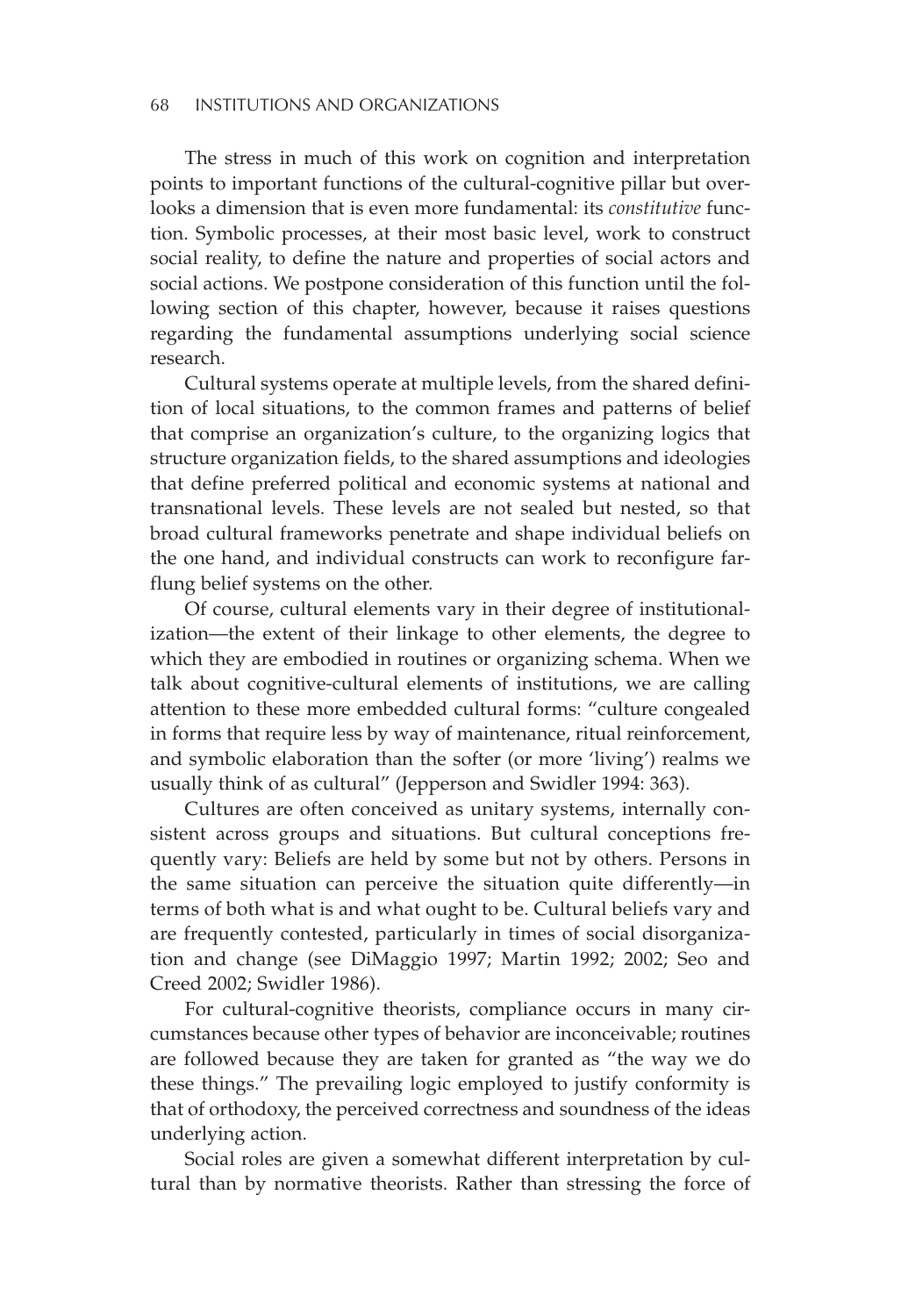mutually reinforcing obligations, cultural-cognitive theorists point to the power of templates for particular types of actors and scripts for action (Shank and Abelson 1977). For Berger and Luckmann (1967), roles arise as common understandings develop that particular actions are associated with particular actors:<sup>5</sup>

We can properly begin to speak of roles when this kind of typification occurs in the context of an objectified stock of knowledge common to a collectivity of actors. . . . Institutions are embodied in individual experience by means of roles. . . . The institution, with its assemblage of "programmed" actions, is like the unwritten libretto of a drama. The realization of the drama depends upon the reiterated performance of its prescribed roles by living actors. . . . Neither drama nor institution exist empirically apart from this recurrent realization. (pp. 73–75)

Differentiated roles can and do develop in localized contexts as repetitive patterns of action gradually become habitualized and objectified, but it is also important to recognize the operation of wider institutional frameworks that provide prefabricated organizing models and scripts (see Goffman 1974; 1983). Meyer and Rowan (1977) and DiMaggio and Powell (1983) emphasize the extent to which wider belief systems and cultural frames are imposed on or adopted by individual actors and organizations.

Much progress has been made in recent years in developing indicators of cultural-cognitive elements. For many years, investigators such as social anthropologists and ethnomethodologists relied on close, long-term observation of ongoing behavior from which they inferred underlying beliefs and assumptions (e.g., Turner 1974). Later, quantitative researchers employed survey methodologies to uncover shared attitudes and common values (e.g., Hofstede 1984). More recently, however, a "new archival research" approach has emerged in which scholars employ formal analytical methodologies such as content, semiotic, sequence, and network analysis to probe materials such as discourse in professional journals, trade publications, organizational documents, directories, annual reports, and specialized or mainstream media accounts. This type of research has flourished due to the widespread availability of computer-analyzable documents. The best of this work illuminates "relevant features of shared understandings, professional ideologies, cognitive frames or sets of collective meanings that condition how organizational actors interpret and respond to the world around them" (Ventresca and Mohr 2002: 819).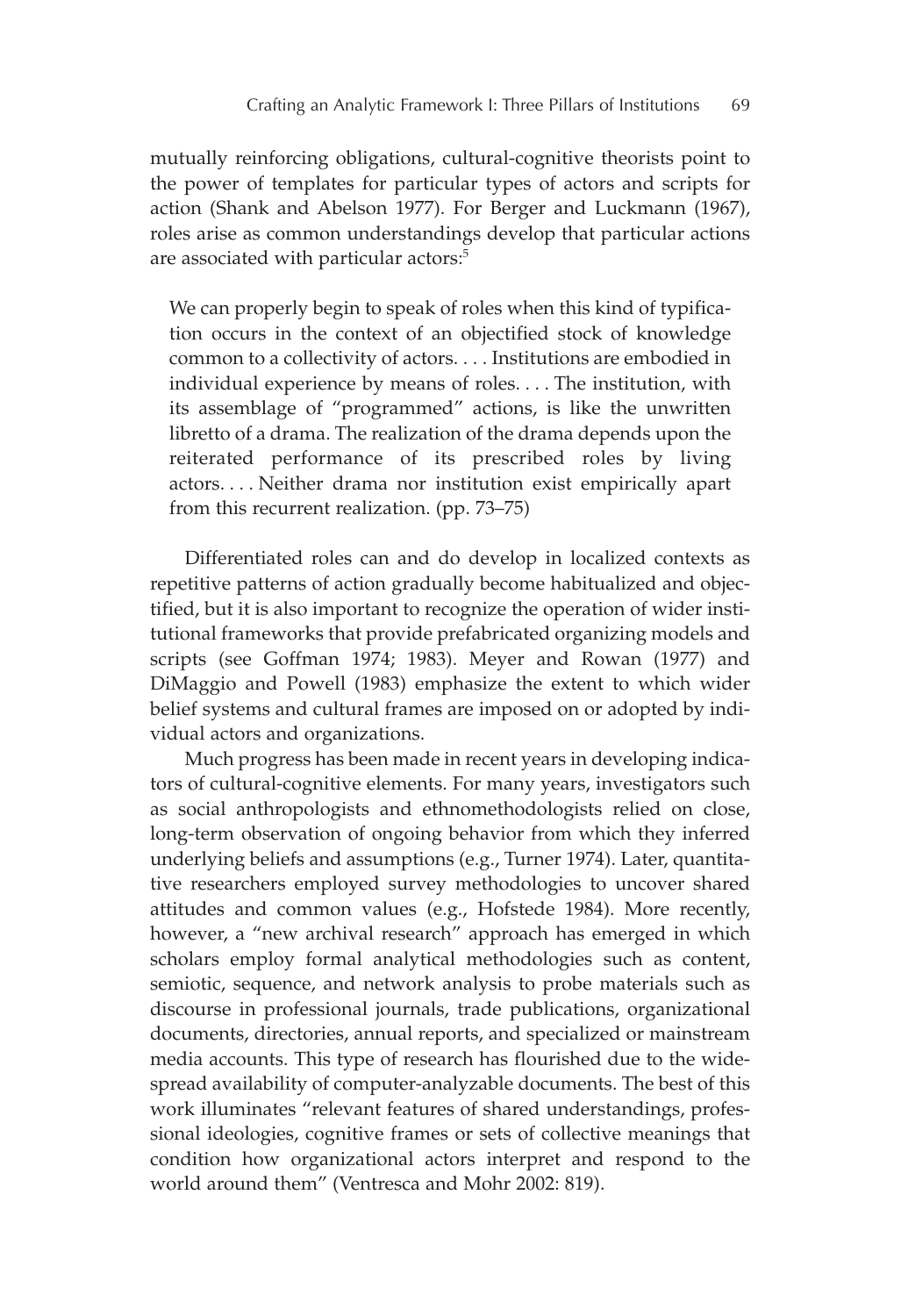### 70 INSTITUTIONS AND ORGANIZATIONS

The affective dimension of this pillar is expressed in feelings from the positive affect of certitude and confidence on the one hand versus the negative feelings of confusion or disorientation on the other. Actors who align themselves with prevailing cultural beliefs are likely to feel competent and connected; those who are at odds are regarded as, at best, "clueless" or, at worst, "crazy."

A cultural-cognitive conception of institutions stresses the central role played by the socially mediated construction of a common framework of meanings.

# **A Fourth Pillar? Habitual Dispositions**

In a thoughtful essay, Gronow (2008) has proposed a fourth element, which he argues constitutes yet another basis for institutions. Building on the work of the American pragmatists, including Dewey, James, and others who influenced the work of early economic theorists Veblen and Commons (see Chapter 1), Gronow suggests that we add *habitual actions* to our framework. He suggests that "habitual dispositions are related to actions that have been repeated in stable contexts and therefore require only a minimal amount of conscious thought to initiate and implement" (p. 362). Although habits can be relatively automatic, Gronow points out that pragmatists insisted habits are not mere dead routines, but can include and overlap with reason and conscious choice.

While I welcome the strengthening of connections between pragmatism and institutional arguments and agree that more attention needs to be given to activities and practices, habits and routines, I am not persuaded of the need to add a fourth pillar to the conceptual framework. Shared dispositions are fundamentally cultural-cognitive elements closely tied to repetitive behavior. Like other such elements, they can be only semiconscious and taken for granted by the actors. Moreover, I take into account the important role of activities and routines by treating them as of one of the major carriers of institutional elements (see Chapter 4).

# **Combinations of Elements**

Having introduced the three basic elements and emphasized their distinctive features and modes of working, it is important to restate the truth that in most empirically observed institutional forms, we observe not one, single element at work but varying combinations of elements. In stable social systems, we observe practices that persist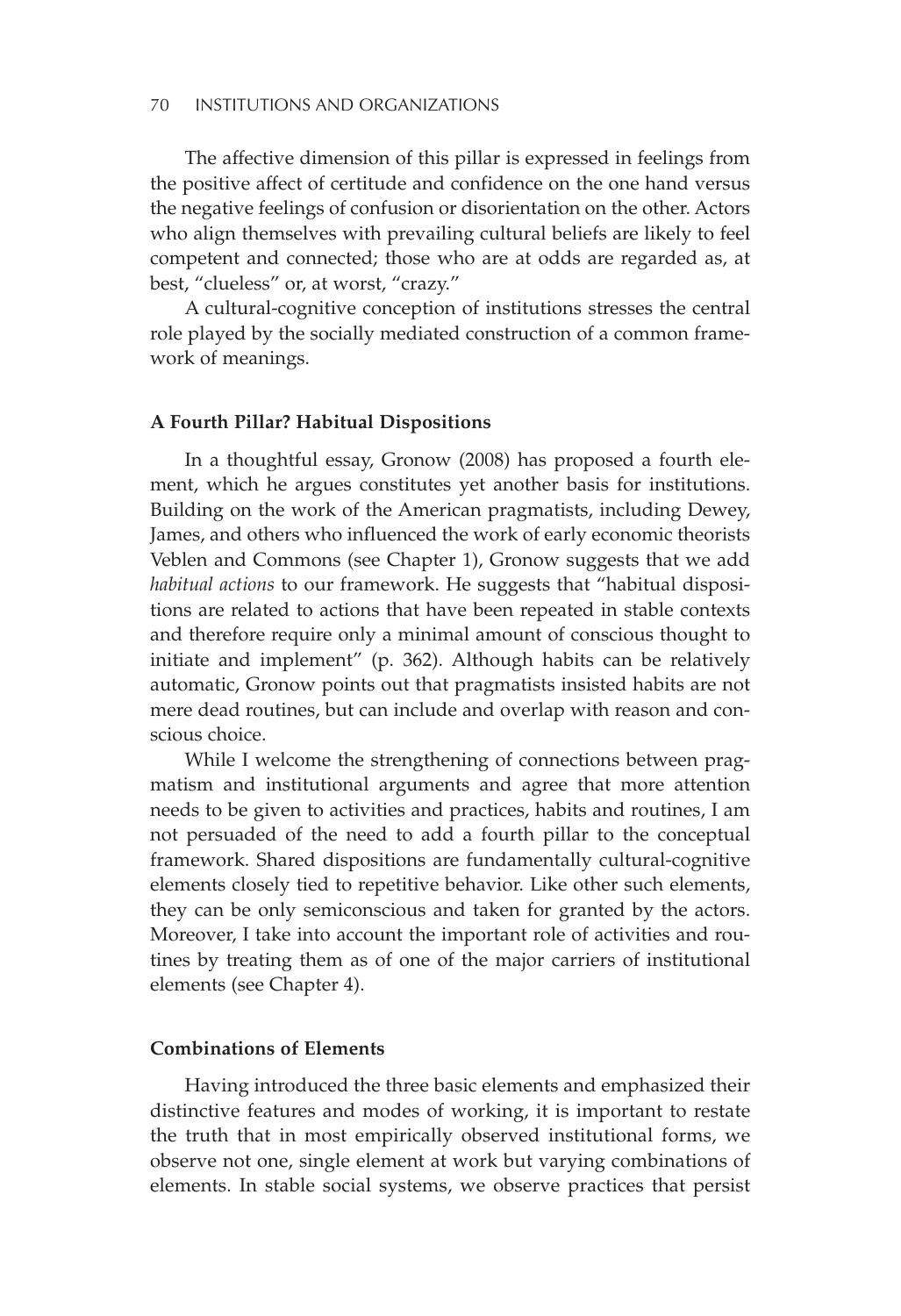and are reinforced because they are taken for granted, normatively endorsed, and backed by authorized powers. When the pillars are aligned, the strength of their combined forces can be formidable.

In some situations, however, one or another pillar will operate virtually alone in supporting the social order; and in many situations, a given pillar will assume primacy.

Equally important, the pillars may be misaligned: They may support and motivate differing choices and behaviors. As Strang and Sine (2002: 499) point out, "Where cognitive, normative, and regulative supports are not well aligned, they provide resources that different actors can employ for different ends." Such situations exhibit both confusion and conflict, and provide conditions that are highly likely to give rise to institutional change (Dacin, Goodstein, and Scott 2002; Kraatz and Block 2008). These arguments are pursued, illustrated, and empirically tested in subsequent chapters.

# $\div$  THE THREE PILLARS AND LEGITIMACY

"Organizations require more than material resources and technical information if they are to survive and thrive in their social environments. They also need social acceptability and credibility" (Scott, Ruef, Mendel, and Caronna 2000: 237)—in short, they require legitimacy. Suchman (1995b: 574) provides a helpful definition of this central concept: "*Legitimacy* is a generalized perception or assumption that the actions of an entity are desirable, proper, or appropriate within some socially constructed system of norms, values, beliefs, and definitions." Legitimacy is a generalized rather than an event-specific evaluation and is "possessed objectively, yet created subjectively" (Suchman 1995b: 574). The "socially constructed systems" to which Suchman refers are, of course, institutional frameworks.

Max Weber was the first great social theorist to stress the importance of legitimacy. In his formulation of types of social action, he gave particular attention to those actions guided by a belief in the existence of a legitimate order: a set of "determinable maxims," a model regarded by the actor as "in some way obligatory or exemplary for him" (Weber 1924/1968, Vol. 1: 31). In his empirical/historical work, he applied his approach to the legitimation of power structures, both corporate and governmental, arguing that power becomes legitimated as authority to the extent that its exercise is supported by prevailing social norms, whether traditional, charismatic, or rational-legal (see Deephouse and Suchman 2008; Dornbusch and Scott 1975: Ch. 2; Ruef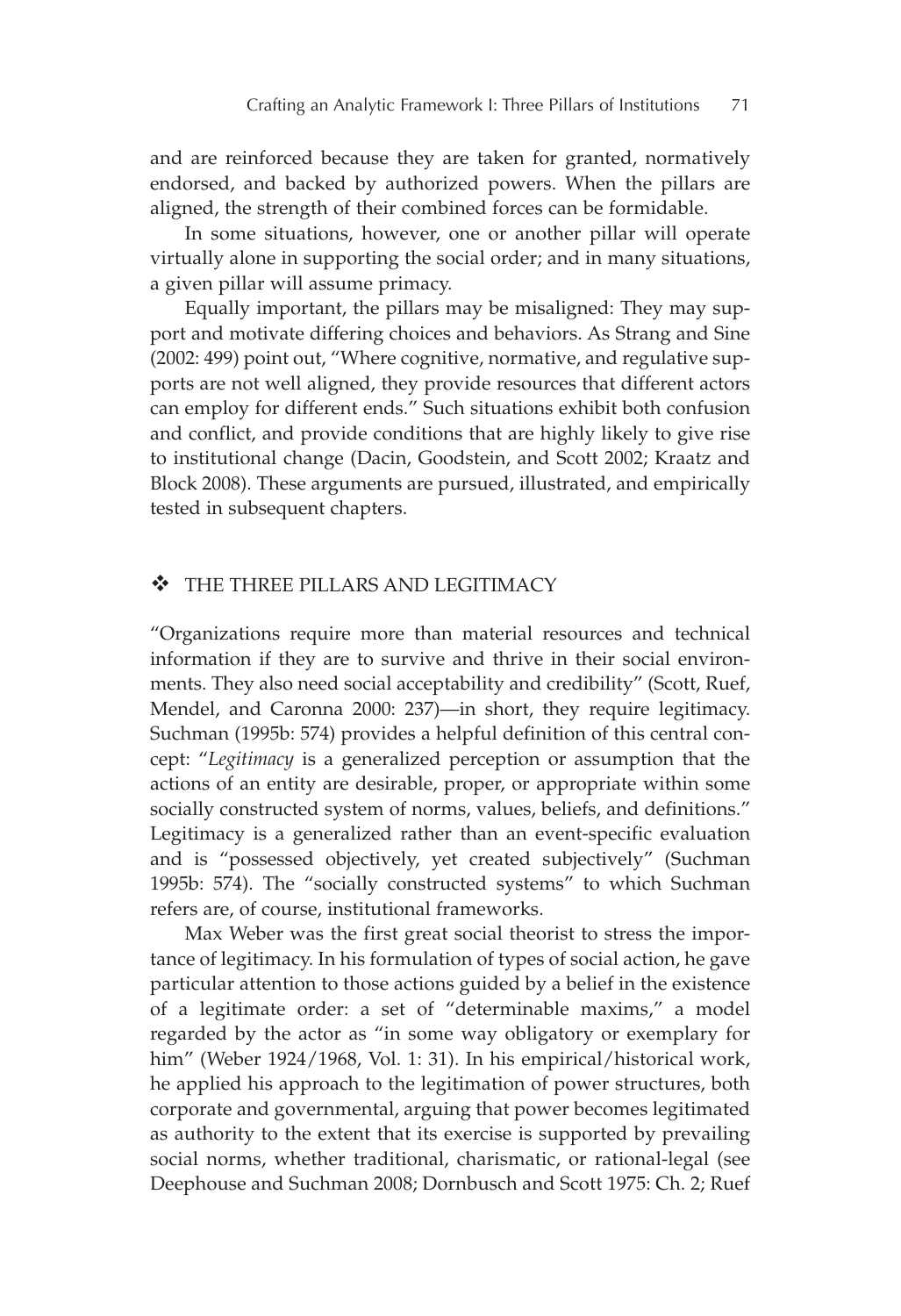and Scott 1998). In his cultural-institutional perspective, Parsons (1956/1960b) broadened the focus of legitimation to include the goals of an organization, determining the extent to which they were congruent with the values extant in the society. And as we have seen, these arguments have been advanced and amplified by neoinstitutionalists, such as Berger and Luckmann (1967), Meyer and Rowan (1977), and Meyer and Scott (1983b) to include the legitimation of strategies, structures, and procedures.

In a resource-dependence or social exchange approach to organizations, legitimacy is typically treated as simply another kind of resource that organizations extract from their institutional environment (e.g., Dowling and Pfeffer 1975; Suchman 1995b). Scholars emphasizing the regulative pillar share, at least to some extent, this interpretation as they stress the benefits or costs of compliance. However, from a strong institutional perspective, legitimacy is not a commodity to be possessed or exchanged but a condition reflecting perceived consonance with relevant rules and laws or normative values, or alignment with cultural-cognitive frameworks. Like some other invisible properties such as oxygen, the importance of legitimacy become immediately and painfully apparent only if lost, suggesting that it is not a specific resource, but a fundamental condition of social existence.

Berger and Luckmann (1967) describe legitimacy as evoking a "second order" of meaning. In their early stages, institutionalized activities develop as repeated patterns of behavior that evoke shared meanings among the participants. The legitimation of this order involves connecting it to wider cultural frames, norms, or rules. "Legitimation 'explains' the institutional order by ascribing cognitive validity to its objectified meanings. Legitimation justifies the institutional order by giving a normative dignity to its practical imperatives" (pp. 92–93). In a similar fashion, Johnson, Dowd, and Ridgway (2006) compare and contrast the social psychological and the organizational views of legitimacy to arrive at a four-stage process: innovation, local validation, diffusion, and general validation. That is, for new actions to be legitimated, they must be locally accepted, and once they are "construed as a valid social fact, [they are] adopted more readily by actors in other local contexts" (p. 60). As a result of successful diffusion, "the new social object acquires widespread acceptance, becoming part of society's shared culture" (p. 61).<sup>6</sup> And emphasizing the cultural-cognitive dimension, Meyer and I propose that "organizational legitimacy refers to the degree of cultural support for an organization" (Meyer and Scott 1983a: 201).

This vertical dimension entails the support of significant others: various types of authorities—cultural as well as political—empowered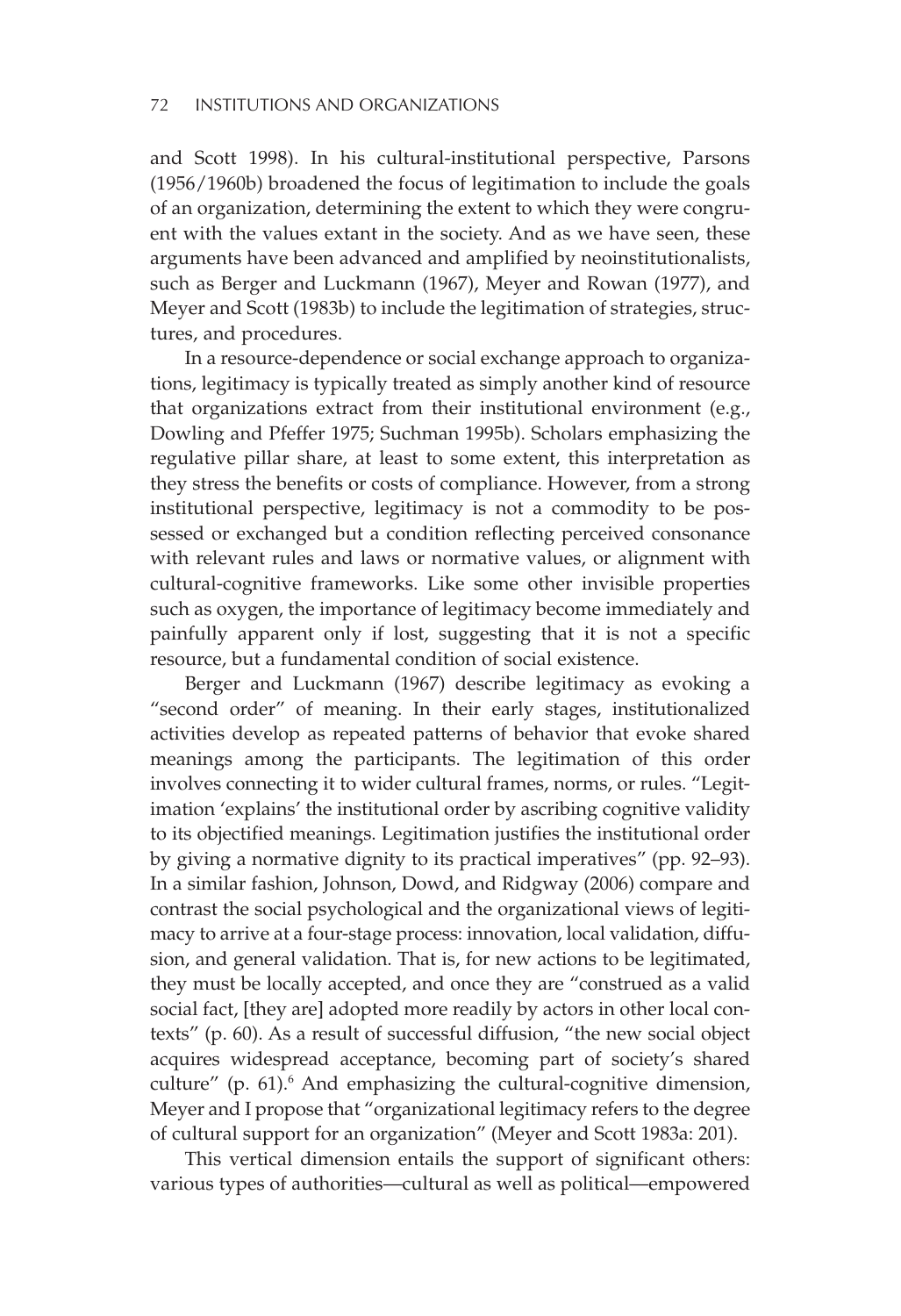to confer legitimacy. The reproduction of practices is supported by structures residing at multiple levels (Colyvas and Jonsson 2011). Who these authorities are varies from time to time and place to place but, in our time, agents of the state and professional and trade associations are often critical for organizations. Certification or accreditation by these bodies is frequently employed as a prime indicator of legitimacy (Dowling and Pfeffer 1975; Ruef and Scott 1998). In complex situations, individuals or organizations may be confronted by competing sovereigns. Actors confronting conflicting normative requirements and standards typically find it difficult to take action since conformity to one undermines the normative support of other bodies. "The legitimacy of a given organization is negatively affected by the number of different authorities sovereign over it and by the diversity or inconsistency of their accounts of how it is to function" (Meyer and Scott 1983a: 202).

There is always the question as to whose assessments count in determining the legitimacy of a set of arrangements. Many structures persist and spread because they are regarded as appropriate by entrenched authorities, even though their legitimacy is challenged by other, less powerful constituencies. Martin (1994), for example, notes that salary inequities between men and women are institutionalized in American society even though the disadvantaged groups perceive them to be unjust and press for reforms. "Legitimate" structures may, at the same time, be contested structures.

Stinchcombe (1968) asserts that, in the end, whose values define legitimacy is a matter of concerted social power:

A power is legitimate to the degree that, by virtue of the doctrines and norms by which it is justified, the power-holder can call upon sufficient other centers of power, as reserves in case of need, to make his power effective. (p. 162)

It is important, however, to point out that power is not always a top-down process, but can involve bottom-up phenomena. Power, for example, can be *authorized* by superordinate parties (Stinchcombe 1968) or *endorsed* by those subject to the power-wielder (Dornbusch and Scott 1975; Zelditch and Walker 1984) who collectively enforce norms supporting compliance. Power can arise out of the mobilization of subordinate groups as they attempt to advance their own values and interests.

While power certainly matters, in supporting legitimacy processes as in other social activities, power is not the absolute arbiter. Entrenched power is, in the long run, hapless against the onslaught of opposing power allied with more persuasive ideas or stronger commitments.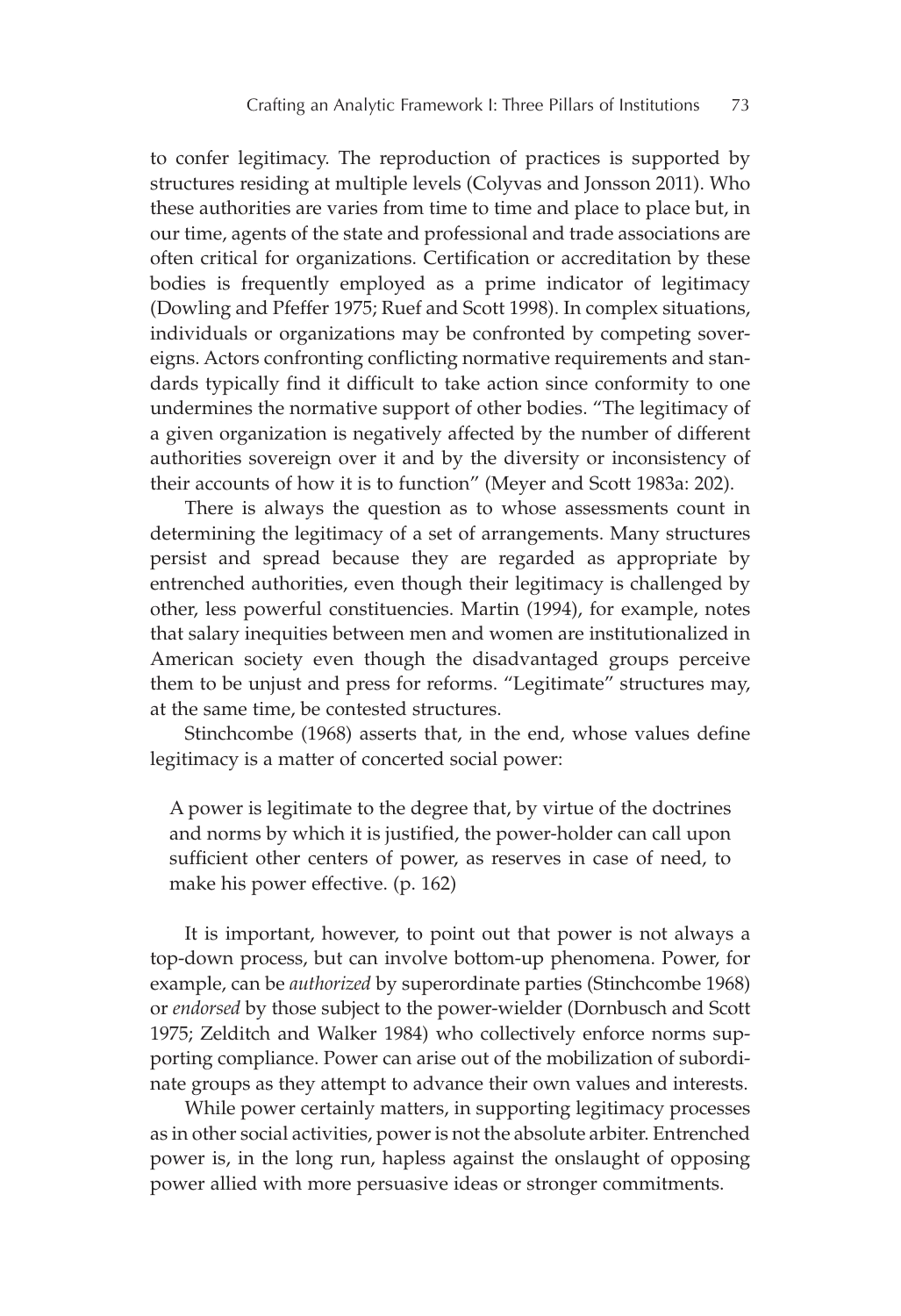### 74 INSTITUTIONS AND ORGANIZATIONS

Consistent with the preceding discussion, each of the three pillars provides a basis of legitimacy, albeit a different one (see Table 3.1).<sup>7</sup> The regulatory emphasis is on conformity to rules: Legitimate organizations are those established by and operating in accordance with relevant legal or quasi-legal requirements. A normative conception stresses a deeper, moral base for assessing legitimacy. Normative controls are much more likely to be internalized than are regulative controls, and the incentives for conformity are hence likely to include intrinsic as well as extrinsic rewards. A cultural-cognitive view points to the legitimacy that comes from conforming to a common definition of the situation, frame of reference, or a recognizable role (for individuals) or structural template (for organizations). To adopt an orthodox structure or identity in order to relate to a specific situation is to seek the legitimacy that comes from cognitive consistency. The cultural-cognitive mode is the deepest level since it rests on preconscious, taken-forgranted understandings.

The bases of legitimacy associated with the three elements, and hence the types of indicators employed, are decidedly different and may be in conflict. A regulative view would ascertain whether the organization is legally established and whether it is acting in accord with relevant laws and regulations. A normative orientation, stressing moral obligations, may countenance actions departing from mere legal requirements. Many professionals adhere to normative standards that motivate them to depart from the rule-based requirements of bureaucratic organizations. And whistle-blowers claim that they are acting on the basis of a "higher authority" when they contest organizational rules or the orders of superiors. An organization such as the Mafia may be widely recognized, signifying that it exhibits a culturally constituted mode of organizing to achieve specified ends, and it is regarded as a legitimate way of organizing by its members. Nevertheless, it is treated as an illegal form by police and other regulative bodies, and it lacks the normative endorsement of most citizens.

What is taken as evidence of legitimacy varies by which elements of institutions are privileged.

# BASIC ASSUMPTIONS ASSOCIATED WITH THE THREE PILLARS

Although the differences among analysts emphasizing one or another element are partly a matter of substantive focus, they are also associated with more profound differences in underlying philosophical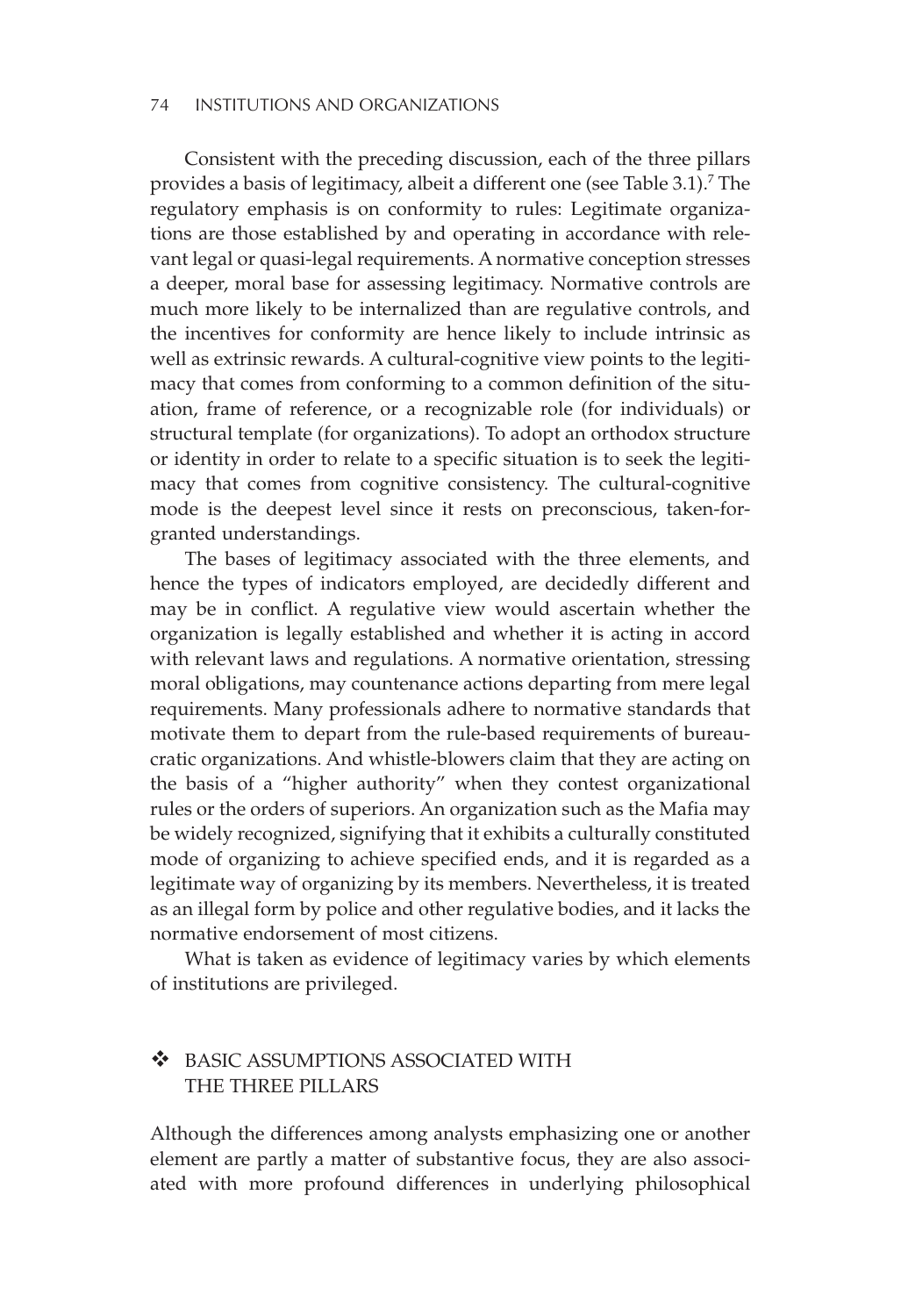assumptions. While it is not possible to do full justice to the complexity and subtlety of these issues, I attempt to depict the differences in broad outline. Two matters are particularly significant: (1) differences among analysts in their ontological assumptions—assumptions concerning the nature of social reality; and (2) differences involving the extent and type of rationality invoked in explaining behavior.

# **Regulative and Constitutive Rules**

### *Truth and Reality*

Varying ontological assumptions underlie conceptions of institutional elements. Thus, it is necessary to clarify one's epistemological assumptions: How do we understand the nature of scientific knowledge? My position on these debates has been greatly influenced by the formulation advanced by Jeffrey C. Alexander (1983, Vol. 1), who provides a broad, synthetic examination of the nature and development of theoretical logic in modern sociological thought. Following Kuhn (1970), Alexander adopts a *postpositivist* perspective viewing science as operating along a continuum stretching from the empirical environment on the one hand to the metaphysical environment on the other (see Figure 3.1).

At the metaphysical end reside the most abstract general presuppositions and models associated with more theoretical activity. At the empirical end, one finds observations, measures, and propositions. The continuum obviously incorporates numerous types of statements, ranging from the more abstract and general to the more specific and particular. But, more important, the framework emphasizes that, although the



**Figure 3.1** The Scientific Continuum and Its Components

SOURCE: © Jeffrey Alexander. Used with permission.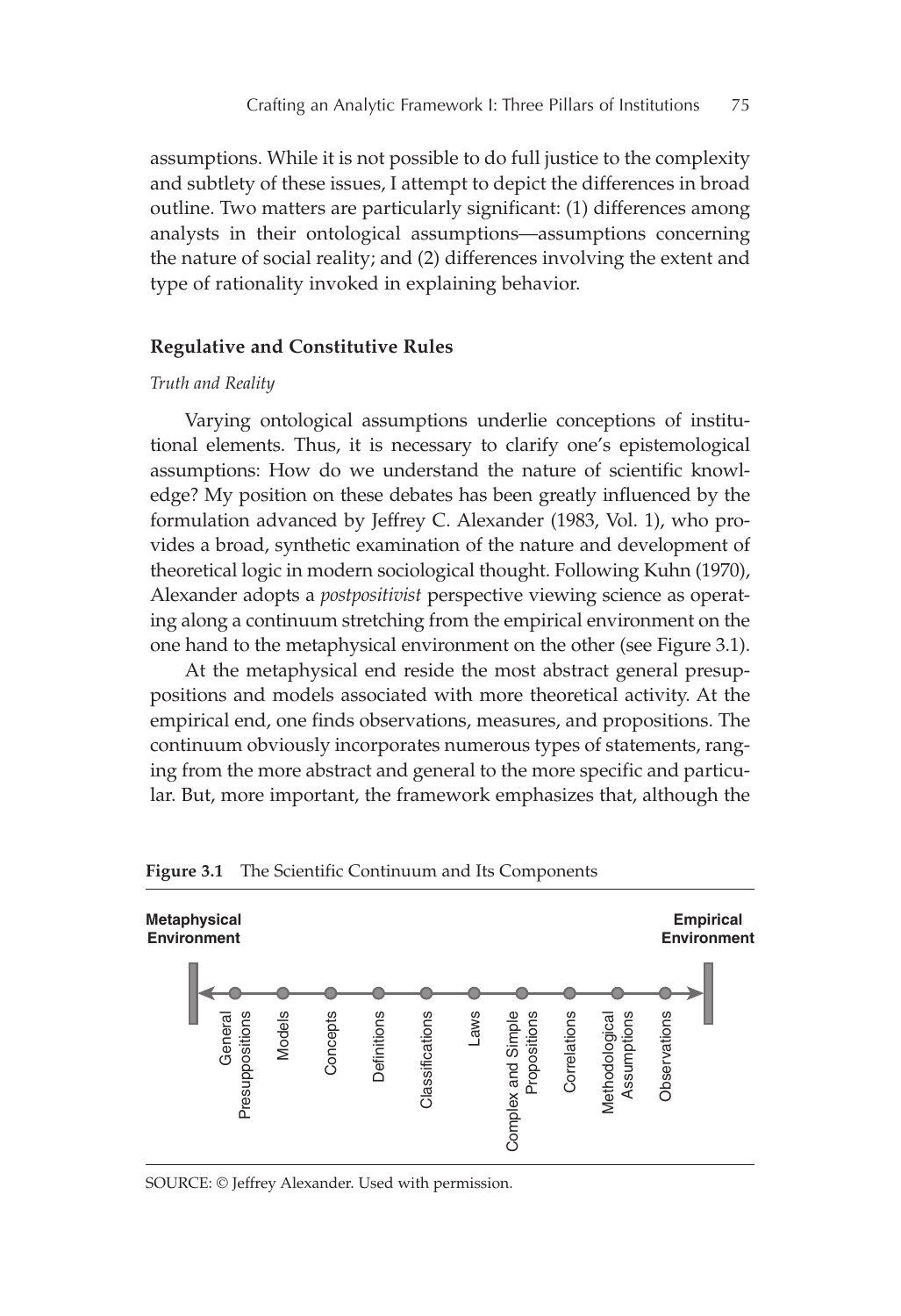### 76 INSTITUTIONS AND ORGANIZATIONS

mix of empirical and metaphysical elements varies, *every point on the continuum is an admixture of both elements.* "What appears, concretely, to be a difference in types of scientific statements—models, definitions, propositions—simply reflects the different emphasis within a given statement on generality or specificity" (Alexander 1983, Vol. 1: 4).

The postpostivist conception of science emphasizes the fundamental similarity of the social and physical sciences—both are human attempts to develop and test general statements about the behavior of the empirical world. It rejects both a radical materialist view that espouses that the only reality is a physical one, and also the idealist (and postmodernist) view that the only reality exists in the human mind. It also usefully differentiates reality from truth, as Rorty (1989) observes:

We need to make a distinction between the claim that the world is out there and the claim that truth is out there. To say that the world is out there, that it is not our creation, is to say, with common sense, that most things in space and time are the effects of causes which do not include human mental states. To say that truth is not out there is simply to say that where there are no sentences there is no truth, that sentences are elements of human languages, and that human languages are human creations. (pp. 4–5)

### *Social Reality*

Although the physical and social sciences share important basic features, it is essential to recognize that the subject matter of the social sciences is distinctive. In John Searle's (1995: 1, 11, 13) terminology, portions of the real world, while they are treated as "epistemically objective" facts in the world, "are facts only by human agreement." Their existence is "observer-relative": dependent on observers who share a common conception of a given social fact. Social reality is an important subclass of reality.<sup>8</sup>

Earlier in our discussion of cultural-cognitive elements, I introduced the concept of *constitutive* processes. Now we are in a position to develop this argument. Social institutions refer to types of social reality that involve the collective development and use of both regulative and constitutive rules. *Regulative rules* involve attempts to influence "antecedently existing activities"; *constitutive rules* "create the very possibility of certain activities" (Searle 1995: 27). Constitutive rules take the general form: *X* counts as *Y* in context *C*; for example, an American dollar bill counts as legal currency in the United States. "Institutional facts exist only within systems of constitutive rules" (p. 28). In general,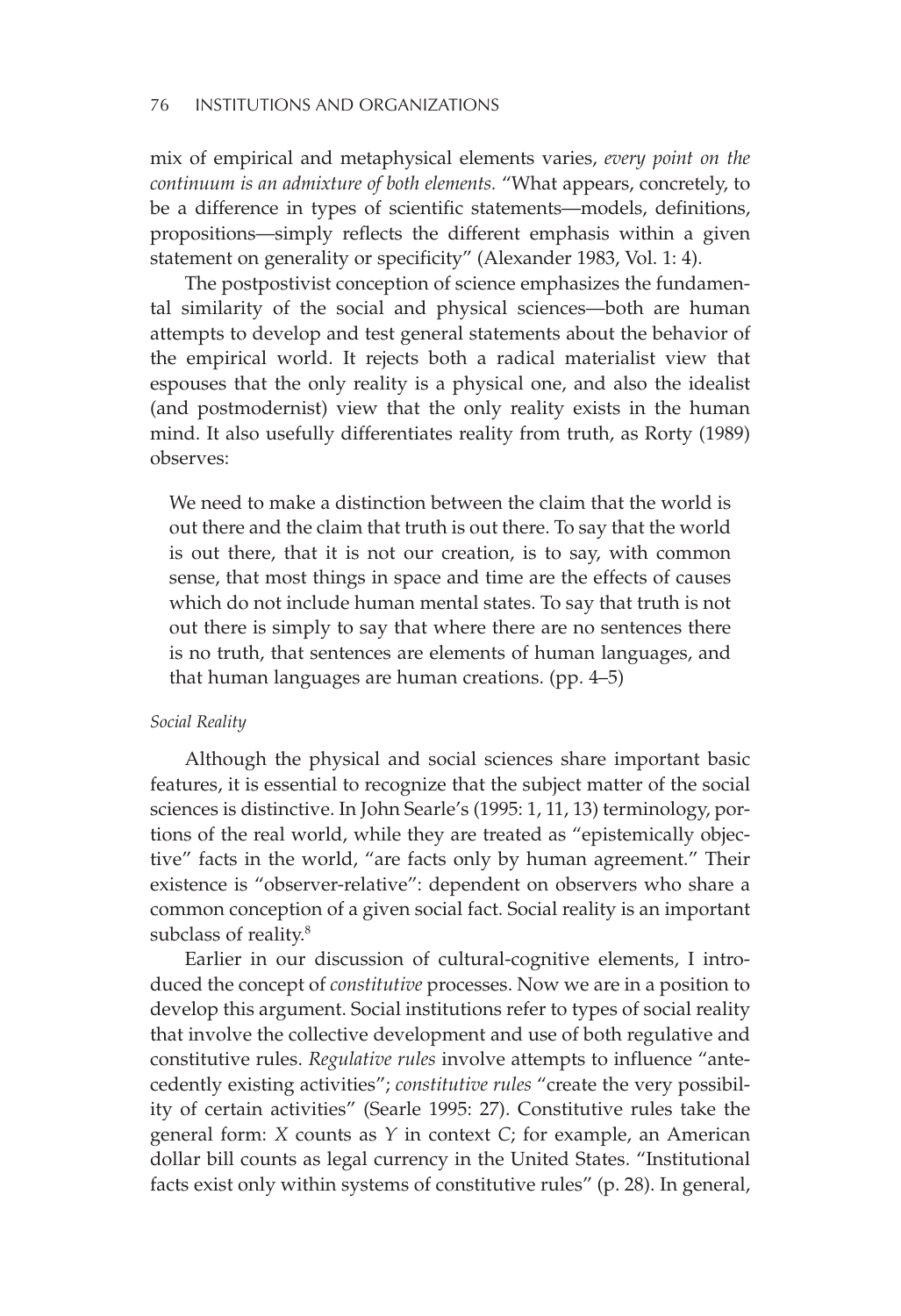as the label implies, scholars embracing the regulative view of institutions focus primary attention on regulative rules; for example, they assume the existence of actors with a given set of interests and then ask how various rule systems, manipulating sanctions and incentives, can affect the behavior of these actors as they pursue their interests. Cultural-cognitive scholars stress the importance of constitutive rules: They ask what types of actors are present, how their interests are shaped by these definitions, and what types of actions they are allowed to take. They thus differ in their ontological assumptions or, at least, in the ontological level at which they work.

The anthropologist David Schneider (1976) usefully describes the relation of constitutive culture to social norms:

Culture contrasts with norms in that norms are oriented to patterns *for action,* whereas culture constitutes a body of definitions, premises, statements, postulates, presumptions, propositions, and perceptions about the nature of the universe and man's place in it. Where norms tell the actor how to play the scene, culture tells the actor how the scene is set and what it all means. Where norms tell the actor how to behave in the presence of ghosts, gods, and human beings, culture tells the actor what ghosts, gods, and human being are and what they are all about. (pp. 202–203)

Constitutive rules operate at a deeper level of reality creation, involving the devising of categories and the construction of typifications: processes by which "concrete and subjectively unique experiences . . . are ongoingly subsumed under general orders of meaning that are both objectively and subjectively real" (Berger and Luckmann 1967: 39). Such processes are variously applied to things, to ideas, to events, and to actors, and are organized into hierarchical linked arrangements and elaborate systems for organizing meaning. Games provide a ready illustration. Constitutive rules construct the game of football as consisting of things such as gridiron and goal posts and events such as first downs and offsides (see D'Andrade 1984). Similarly, other types of constitutive rules result in the social construction of actors and associated capacities and roles: in the football context, the creation of quarterbacks, coaches, and referees. Regulative rules define how the ball may legitimately be advanced or what penalties are associated with what rule infractions. Thus, cultural-cognitive theorists amend and augment the portrait of institutions crafted by regulative theorists. Cultural-cognitive theorists insist that games involve more than rules and enforcement mechanisms: They consist of socially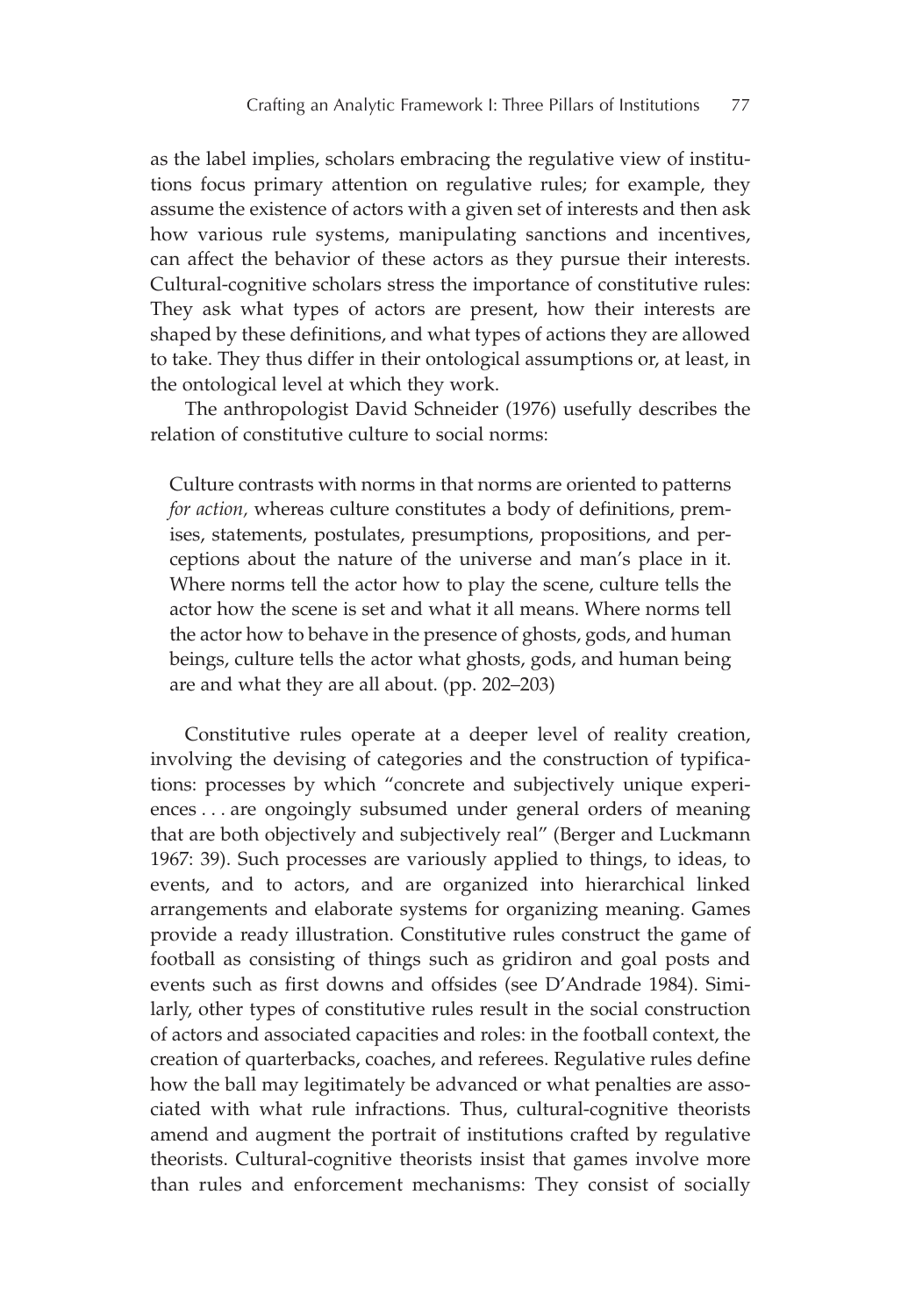constructed players endowed with differing capacities for action and parts to play. Constitutive rules construct the social objects and events to which regulative rules are applied.

Such processes, although most visible in games, are not limited to these relatively artificial situations. Constitutive rules are so basic to social structure, so fundamental to social life that they are often overlooked. In our liberal democracies, we take for granted that individual persons have interests and capacities for action. It seems natural that there are citizens with opinions and rights (as opposed to subjects with no or limited rights), students with a capacity to learn, fathers with rights and responsibilities, and employees with aptitudes and skills. But all of these types of actors—and a multitude of others—are social constructions; all depend for their existence on constitutive frameworks that, although they arose in particular interaction contexts, have become reified in cultural rules that can be imported as guidelines into new situations (see Berger and Luckmann 1967; Gergen and Davis 1985).

Moreover, recognition of the existence of such constitutive processes provides a view of social behavior that differs greatly from lay interpretations or even from those found in much of social science. As Meyer, Boli, and Thomas (1987) argue:

Most social theory takes actors (from individuals to states) and their actions as real, a priori, elements. . . . [In contrast] we see the "existence" and characteristics of actors as socially constructed and highly problematic, and action as the enactment of broad institutional scripts rather than a matter of internally generated and autonomous choice, motivation and purpose. (p. 13)

In short, as constitutive rules are recognized, individual behavior is seen to often reflect external definitions rather than (or as a source of) internal intentions. The difference is nicely captured in the anecdote reported by Peter Hay (1993):

Gertrude Lawrence and Noel Coward were starring in one of the latter's plays when the production was honored with a royal visit. As Queen Elizabeth entered the Royal Box, the entire audience rose to its feet. Miss Lawrence, watching from the wings, murmured: "What an entrance!" Noel Coward, peeking on tip-toe behind her, added "What a part!" (p. 70)

The social construction of actors also defines what they consider to be their interests. The stereotypic "economic man" that rests at the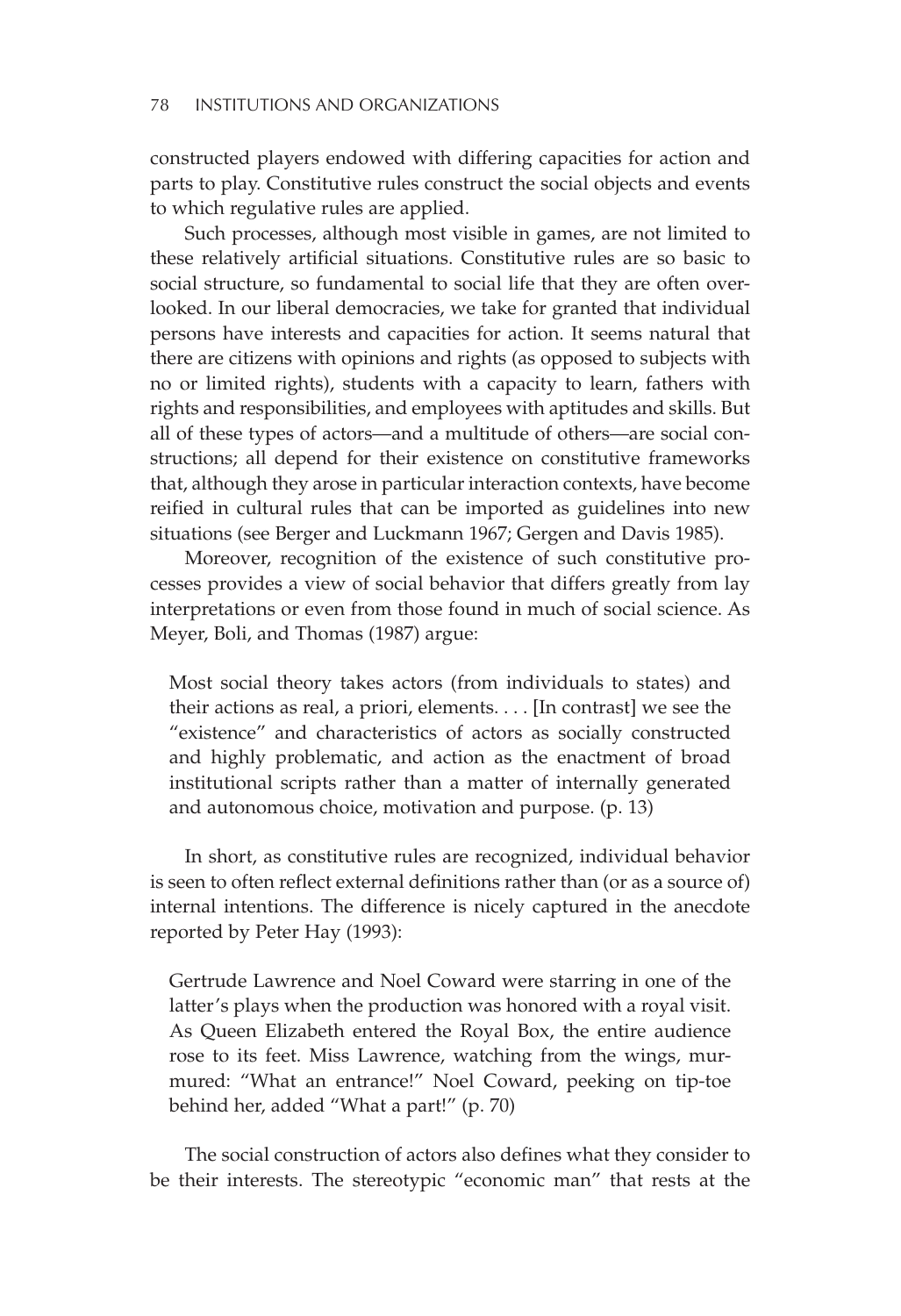heart of much economic theorizing is not a reflection of human nature, but a social construct that arose under specific historical circumstances and is maintained by particular institutional logics associated with the rise of capitalism (see Heilbroner 1985).<sup>9</sup> From the cultural-cognitive perspective, interests are not assumed to be natural or outside the scope of investigation; they are not treated as exogenous to the theoretical framework. Rather, they are recognized to be endogenous, arising within social situations, as varying by institutional context and as themselves requiring explanation.

The social construction of actors and their associated activities is not limited to persons. Collective actors are similarly constituted, and come in a wide variety of forms. We, naturally, will be particularly interested in the nature of those institutional processes at work in the constitution of organizations and organization fields, processes considered in later chapters.

In their critique of the pillars framework, Phillips and Malhotra (2008) argue that because the different elements operate at varying ontological levels, they cannot be combined into an integrated framework. They propose that "authentic" institutional analysis involves exclusive attention to the cultural-cognitive elements:

The fact that coercive and normative mechanisms are externally managed by other actors makes them very different from the taken-for-grantedness of cognitive mechanisms. Where coercive and normative mechanisms result in strategic action and often resistance, cognitive mechanisms function by conditioning thinking. (p. 717)

But is this true? In a world of words, many of the most important strategies involve choices as to how to frame the situation, how to construct a powerful narrative, how to brand the product. In contested situations, some of the most effective weapons available to contenders involve how to define the actions, the actors, and their intent. Are we seeking "Black power" or "civil rights"?

Cultural-cognitive elements are amenable to strategic manipulation. They are also subject to deliberative processes under the control of regulative and normative agents. Thus, members of the legislature or the judicial branch can change the rights and powers of individual and collective actors. Recently, the U.S. Supreme Court determined that corporations have political rights allowing them to exercise freedom of speech, including unrestricted expenditure of funds for political action committees. And professional authorities regularly create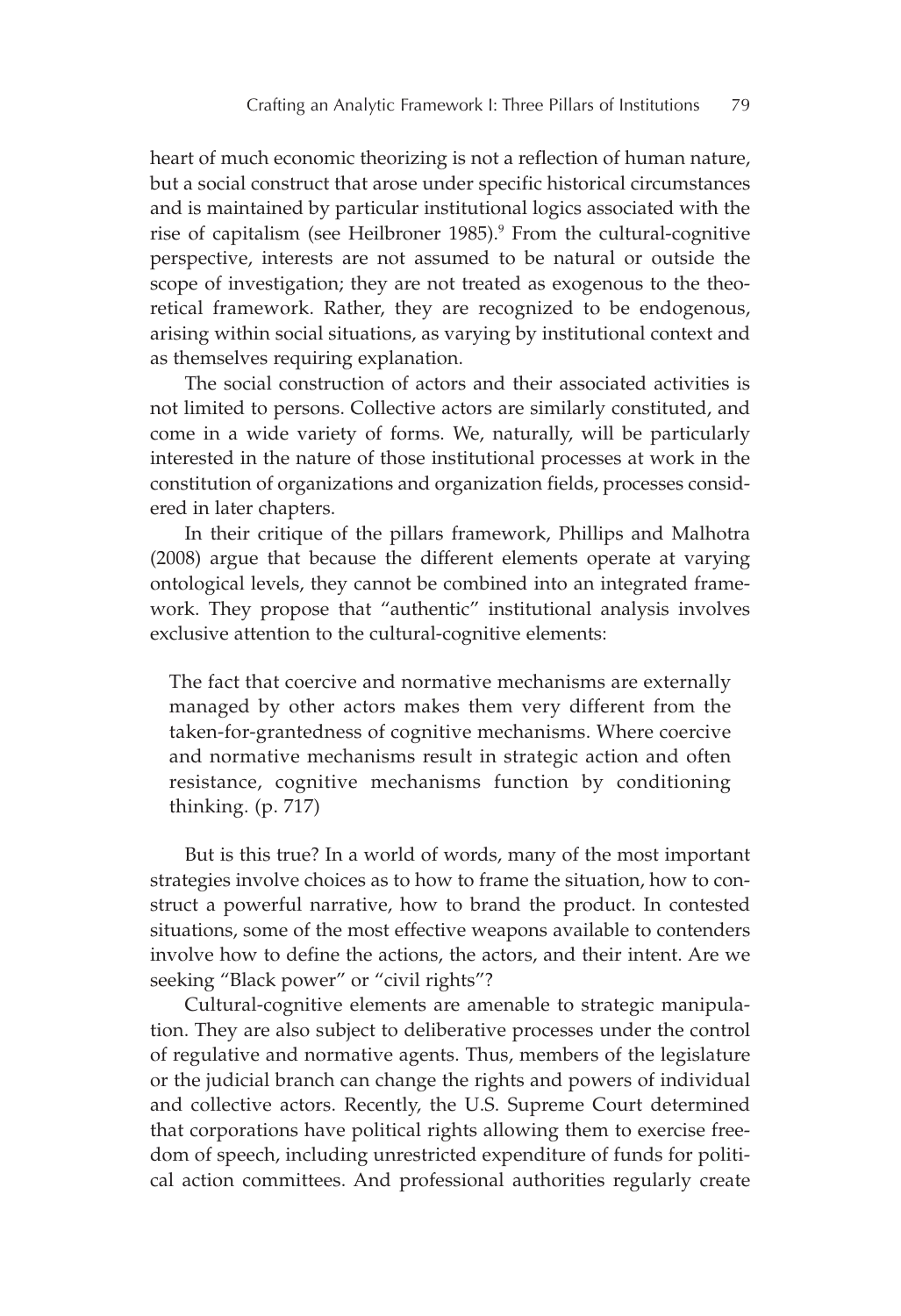new institutions: new concepts, distinctions, and typologies that shape the types of measures we use; the kinds of data we collect; and the interpretations we make (Espeland and Sauder 2007; Scott 2008b).

In short, there are important differences among the pillars, as I have labored to explicate. I have attempted to construct what social theorist Charles Tilly (1984) defines as an *encompassing theoretical framework*, one that examines theories sharing broad objectives and attempts not simply to argue that they employ provide differing approaches, but to explicate the ways in which the approaches vary. I continue to believe that such a framework provides a fruitful guide for institutional analysis.

# **Rational and Reasonable Behavior**

Theorists make different assumptions regarding how actors make choices: what logics determine social action. As discussed earlier and in Chapter 1, Weber defined social action so as to emphasize the importance of the meanings individuals attach to their own and others' behavior. For Weber and many other social theorists, "the central question that every social theory addresses in defining the nature of action is whether or not—or to what degree—action is rational" (Alexander 1983, Vol. 1: 72). A more basic question, however, is how is rationality to be defined? Social theorists propose a wide range of answers.

At one end of the spectrum, a neoclassical economic perspective embraces an *atomist* view that focuses on an individual actor engaged in maximizing his or her returns, guided by stable preferences and possessing complete knowledge of the possible alternatives and their consequences. This model has undergone substantial revision in recent decades, however, as over time economists have reluctantly acknowledged limitations on individual rationality identified by psychologists such as Tversky and Kahneman (1974), as described in Chapter 2. Validated by a Nobel Prize in economics (in 2002), this work has been incorporated into the mainstream as *behavioral economics*. Perhaps overstating the matter, a review of Kahneman's (2011) recent book concludes that his empirical investigations of human decision making "makes it plain that *Homo economicus*—the rational model of human behavior beloved of economists—is as fantastical as a unicorn" (*The Economist*  2011: 98). Nevertheless, this model, perhaps wearing a somewhat more modest cloak, continues to pervade much economic theorizing.

Embracing a somewhat broader set of assumptions, neoinstitutional analysts in economics and rational choice theorists in political science (e.g., Moe 1990a; Williamson, 1985) utilize Simon's (1945/1997: 88)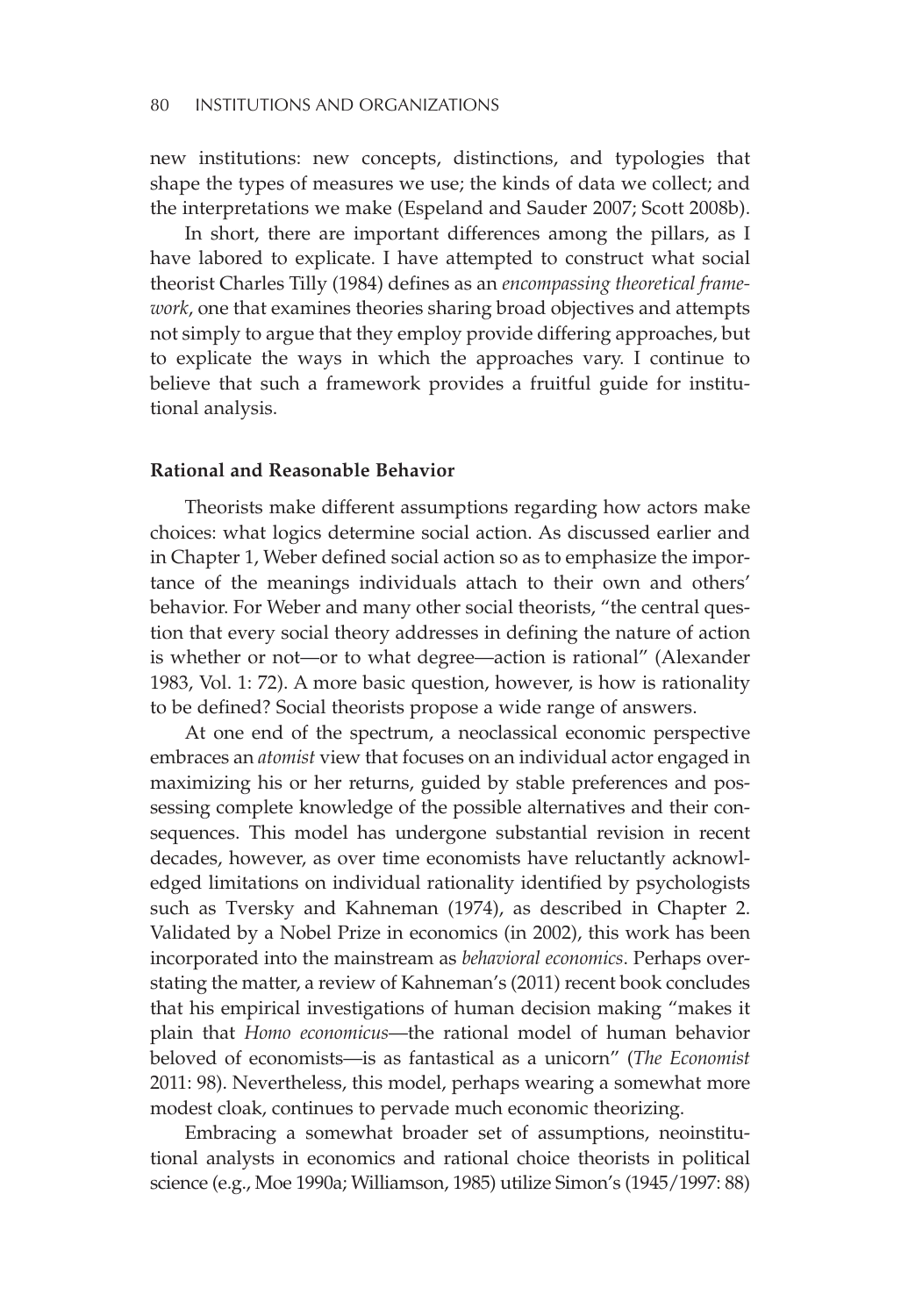model of bounded rationality, which presumes that actors are "intendedly rational, but only boundedly so." These versions relax the assumptions regarding complete information and utility maximization as the criterion of choice, while retaining the premise that actors seek "to do the best they can to satisfy whatever their wants might be" (Abell, 1995: 7). Institutional theorists employing these and related models of individual rational actors are more likely to view institutions primarily as regulative frameworks. Actors construct institutions to deal with collective action problems—to regulate their own and others' behaviors—and they respond to institutions because the regulations are backed by incentives and sanctions. A strength of these models is that rational choice theorists have "an explicit theory of individual behavior in mind" when they examine motives for developing and consequences attendant to the formation of institutional structures (Peters 1999: 45; see also Abell 1995). Economic theorists argue that, while their assumptions may not be completely accurate, "many institutions and business practices are designed as if people were entirely motivated by narrow, selfish concerns and were quite clever and largely unprincipled in their pursuit of their goals" (Milgrom and Roberts 1992: 42).

From a sociological perspective, a limitation of employing an overly narrow rational framework is that it "portrays action as simply an adaptation to material conditions"—a calculus of costs and benefits rather than allowing for the "internal subjective reference of action" that opens up potential for the "multidimensional alternation of freedom and constraint" (Alexander 1983, Vol. 1: 74). Another limitation involves the rigid distinction in rational choice models made between ends, which are presumed to be fixed, and means. Sociological models propose, variously, that ends are modified by means, that ends emerge in ongoing activities, and even that means can become ends (March and Olsen 1989; Selznick 1949; Weick 1969/1979). In addition, rather than positing a lone individual decision maker, the sociological version embraces an "organicist rather than an atomist view" such that "the essential characteristics of any element are seen as outcomes of relations with other entities" (Hodgson 1994: 61). Actors in interaction constitute social structures, which, in turn, constitute actors. The products of prior interactions—norms, rules, beliefs, resources—provide the situational elements that enter into individual decision making (see the discussion of structuration in Chapter 4).

A number of terms have been proposed for this broadened view of rationality. As usual, Weber anticipated much of the current debate by distinguishing among several variants of rationality, including *Zweckrationalität*—action that is rational in the instrumental, calculative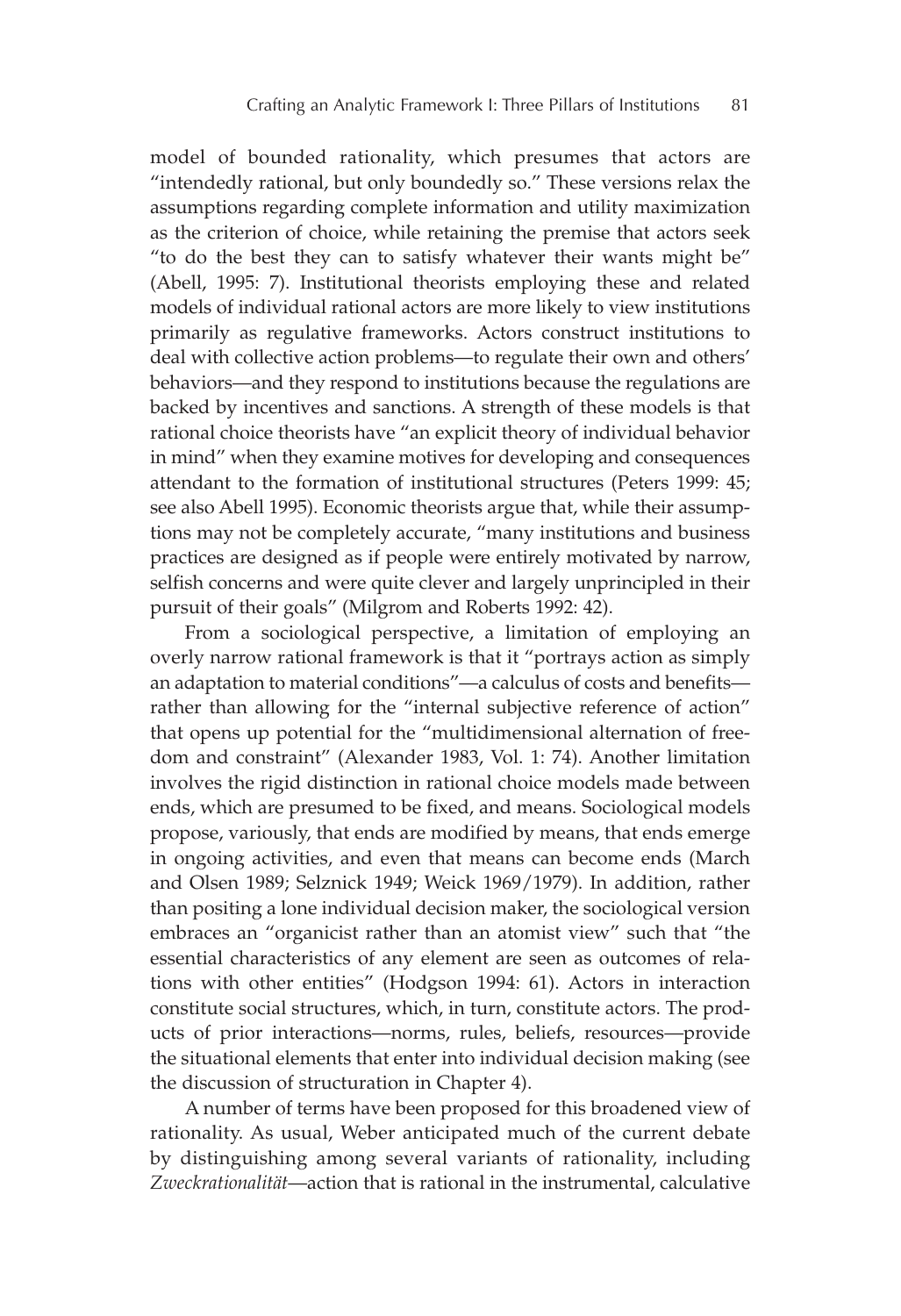sense—and *Wertrationalität—*action that is inspired by and directed toward the realization of substantive values (Weber 1924/1968, Vol. 1: 24; see also Swedberg 1998: 36). The former focuses on means-ends connections; the latter on the types of ends pursued. Although Weber himself was inconsistent in his usage of these ideal types, Alexander suggests that they are best treated as analytic distinctions, with actual rational behavior being seen as involving an admixture of the two types. All social action involves some combination of calculation (in selection of means) and orientation toward socially defined values.<sup>10</sup>

A broader distinction has been proposed by March (1981), who differentiates between a logic of instrumentalism and a logic of "appropriateness" (see also March 1994; March and Olsen 1989), as noted earlier. An instrumental logic asks, "What are my interests in this situation?" An appropriateness logic stresses the normative pillar where choice is seen to be grounded in a social context and to be oriented by a moral framework that takes into account one's relations and obligations to others in the situation. This logic replaces, or sets limits on, individualistic instrumental behavior.

Cultural-cognitive theorists emphasize the extent to which behavior is informed and constrained by the ways in which knowledge is constructed and codified. Underlying all decisions and choices are socially constructed models, assumptions, and schemas. All decisions are admixtures of rational calculations and nonrational premises. At the micro-level, DiMaggio and Powell (1991) propose that a recognition of these conditions provides the basis for what they term a theory of *practical* action. This conception departs from a "preoccupation with the rational, calculative aspect of cognition to focus on preconscious processes and schema as they enter into routine, taken-for-granted behavior" (p. 22). At the same time, it eschews the individualistic, asocial assumptions associated with the narrow rational perspective to emphasize the extent to which individual choices are governed by normative rules and embedded in networks of mutual social obligations.

The institutional economist Richard Langlois (1986b) proposes that the model of an intendedly rational actor be supplemented by a model of the actor's situation, which includes, importantly, relevant social institutions. Institutions provide an informational-support function, serving as "interpersonal stores of coordinative knowledge" (p. 237). Such common conceptions enable the routine accomplishment of highly complex and interdependent tasks, often with a minimum of conscious deliberation or decision making. Analysts are enjoined to "pay attention to the existence of social institutions of various kinds as bounds to and definitions of the agent's situation" (p. 252). Langlois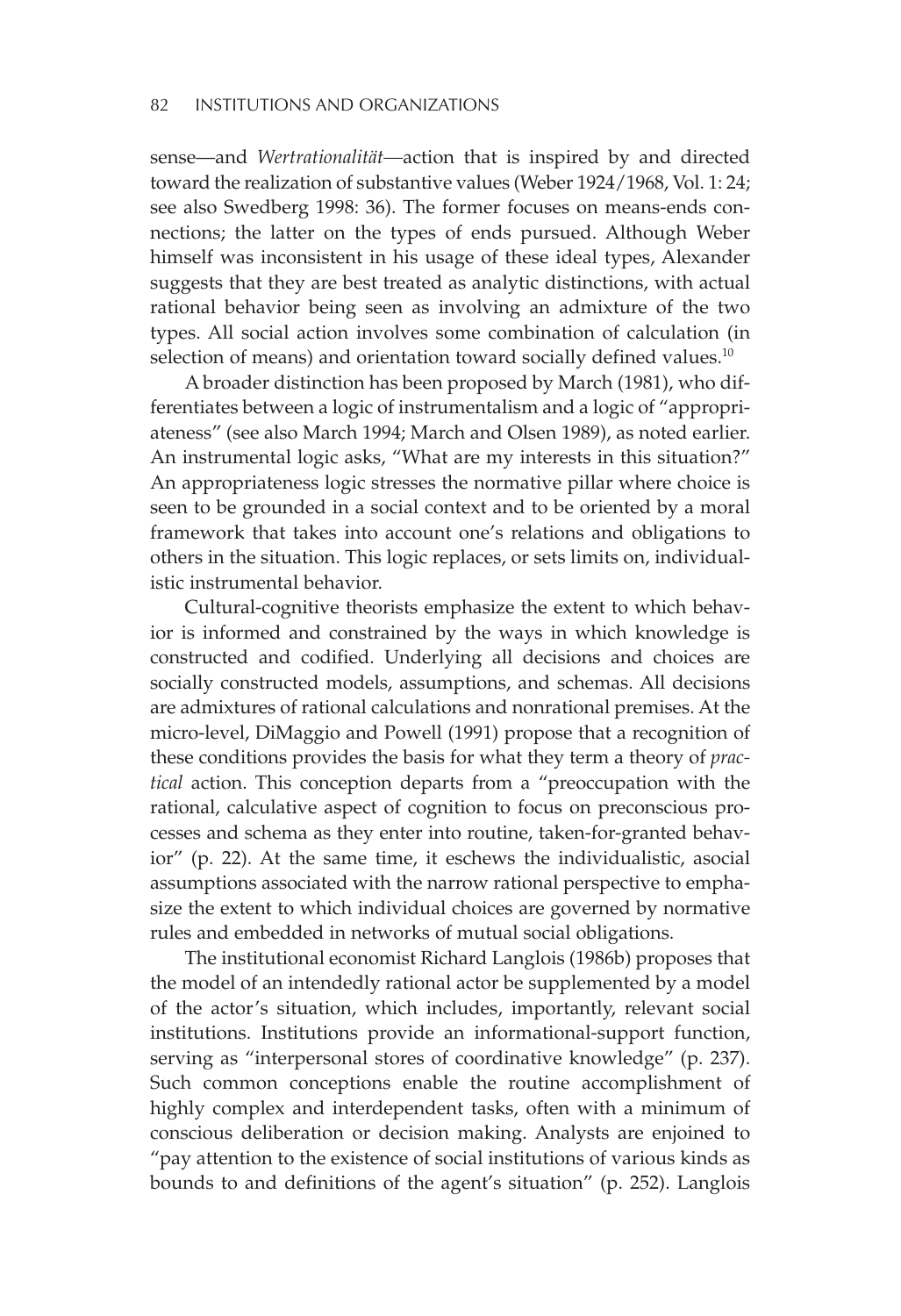encourages us to broaden the neoclassical conception of rational action to encompass what he terms "reasonable" action, a conception that allows actors to "prefer more to less [of] all things considered," but also that allows for "other kinds of reasonable action in certain situations" including rule-following behavior (p. 252). Social action is always grounded in social contexts that specify valued ends and appropriate means; action acquires its very reasonableness from taking into account these social rules and guidelines for behavior*.*

As briefly noted in our consideration of a fourth pillar, recent scholars have suggested that contemporary theorizing would be advanced by resurrecting and updating pragmatism, a theory promulgated during the late 19th and early 20th centuries by some of America's most ingenuous social philosophers and social scientists, including Oliver Wendell Holmes, William James, Charles Peirce, and John Dewey. Among their central tenants were that (1) "ideas are not 'out there,' waiting to be discovered, but are tools . . . that people devise to cope with the world in which they find themselves," and (2) that ideas are produced "not by individuals, but by groups of individuals—that ideas are social, . . . dependent . . . on their human carriers and the environment" (Menand 2001: xi). Indeed, as Strauss (1993) reminds us:

In the writings of the Pragmatists we can see a constant battle against the separating, dichotomizing, or opposition of what Pragmatists argued should be joined together: knowledge and practice, environment and actor, biology and culture, means and ends, body and mind, matter and mind, object and subject, logic and inquiry, lay thought and scientific thought, necessity and chance, cognitive and noncognitive, art and science, values and action. (p. 72)

Ansell (2005) suggests that pragmatists favored a model of decision making that could be characterized as *practical reason*—recognizing that people make decisions in "situationally specific contexts," drawing on their past experiences, and influenced by their emotions as well as their reason.

# **❖** CONCLUDING COMMENT

While it is possible to combine the insights of economic, political, and sociological analysts into a single, complex, integrated model of an institution, I believe it is more useful at this point to recognize the differing assumptions and emphases that accompany the models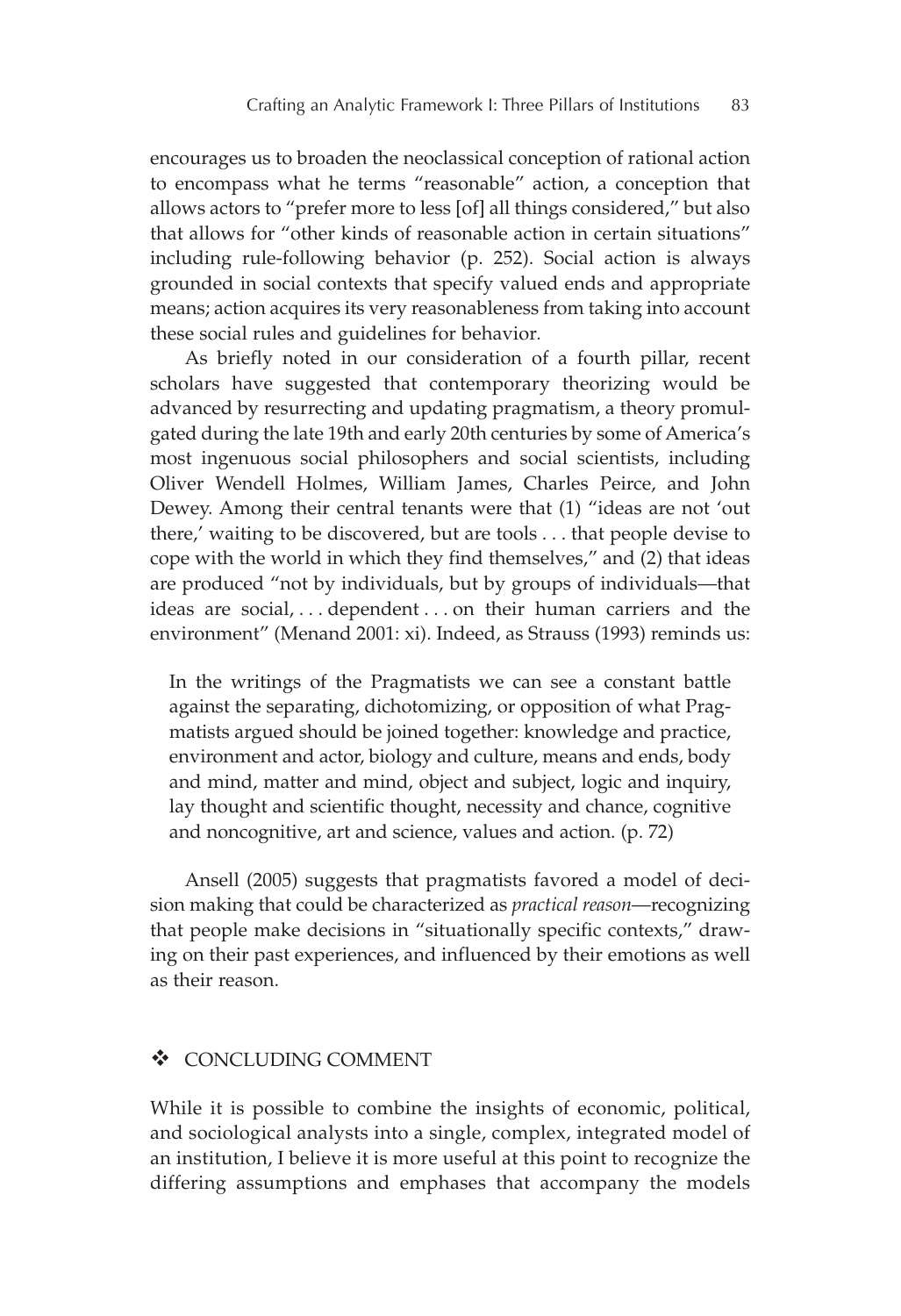currently guiding inquiry into these phenomena. Three contrasting models of institutions are identified—the regulative, the normative, and the cultural-cognitive—although it is not possible to associate any of the disciplines uniquely with any of these proposed models. We find researchers in each discipline emphasizing one or another of the pillars. The models are differentiated such that each identifies a distinctive basis of compliance, mechanism of diffusion, type of logic, cluster of indicators, affective response, and foundation for legitimacy claims.

While at a superficial level it appears that social analysts are merely emphasizing one or another of the multiple facets of institutional arrangements, a closer examination suggests that the models are aligned with quite profound differences in the assumptions made about the nature of social reality and the ways in which actors make choices in social situations. Two sources of continuing controversy are identified. First, analysts disagree as to whether to attend primarily to regulative rules as helping to structure action among a given set of actors with established interests or to instead give primacy to constitutive rules that create distinctive types of actors and related modes of action. Second, institutions have become an important combat zone in the broader, ongoing disputation within the social sciences centering on the utility of rational choice theory for explaining human behavior. Are we to employ a more restricted, instrumental logic in accounting for the determinants and consequences of institutions, or is it preferable to posit a broader, more socially embedded logic? There is no sign of a quick or easy resolution to either of these debates.

# NOTES

1. Such an integrated model of institutions is elaborated in Scott (1994b).

2. Not all analysts share this belief. In a rather abrasive critique of an earlier presentation of this argument (*Institutions and Organizations,* 1st ed., 1995), Hirsch (1997: 1704) pointed out that my approach runs the risk of enforcing a "forced-choice" selection of one element as against another, rather than recognizing the reality that all institutional forms are composed of multiple elements. Such is not my intent. I willingly accede to the multiplex nature of institutional reality while insisting on the value of identifying analytic concepts, which, I believe, will aid us as we attempt to sort out the contending theories and interrelated processes. Far from wishing to "rule out" or "discourage interpillar communication" or to make the "cross-fertilization of ideas unusual and unlikely," as Hirsch (1997: 1709) alleged, my intent in constructing this analytic scheme is to encourage and inform such efforts.